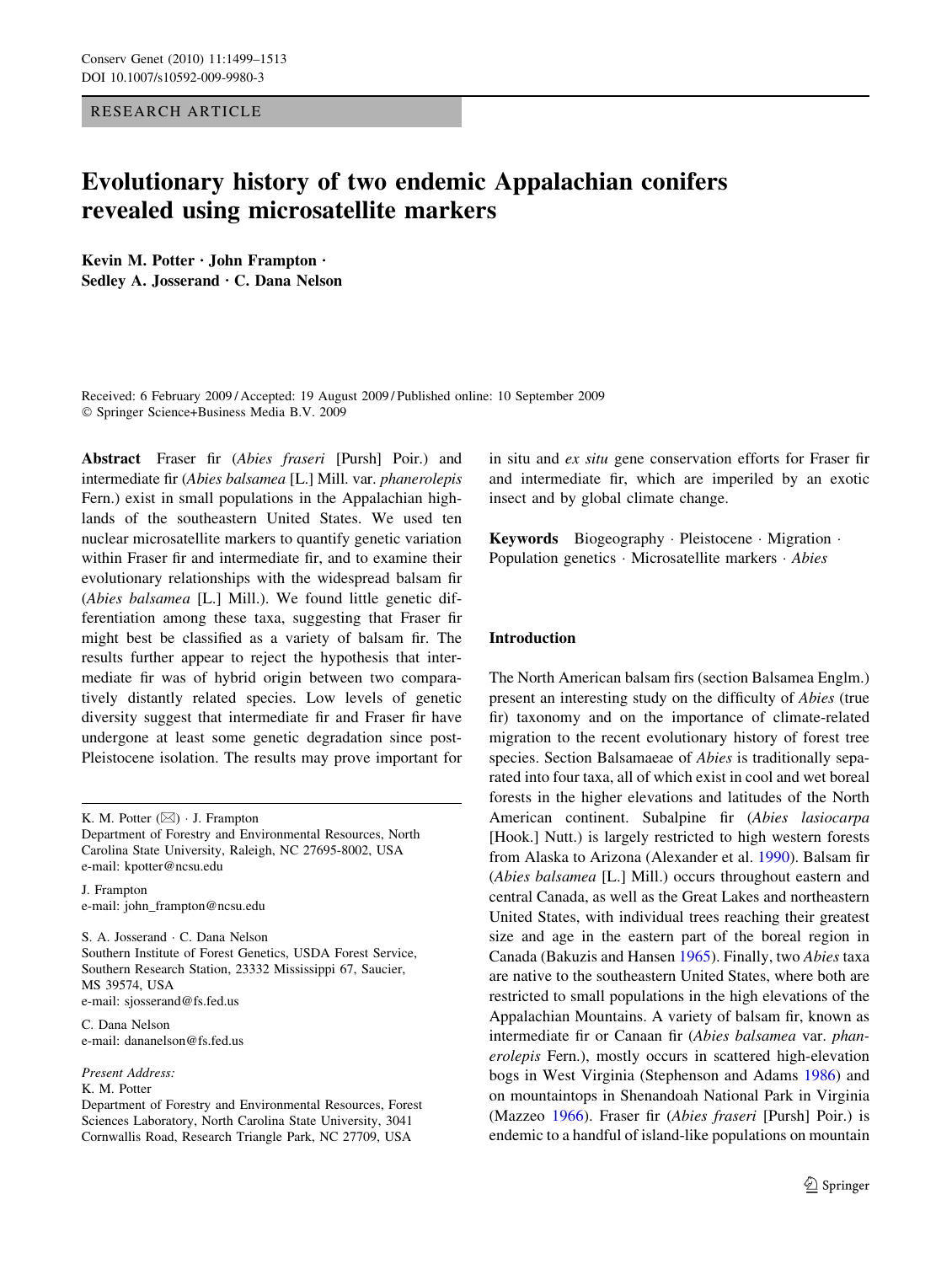ridges in the southern Appalachians of North Carolina, Tennessee and Virginia, almost entirely at elevations above 1,300 m (Whittaker [1956;](#page-14-0) Busing et al. [1993](#page-12-0)).

Morphological and genetic similarities among Fraser fir, intermediate fir and the widespread balsam fir have raised questions about the origin of the two Southeastern fir taxa and have provoked debate regarding their taxonomic status. Studies of cone and needle morphology (Roller [1966](#page-13-0); Robson et al. [1993\)](#page-13-0) and resin chemistry (Zavarin et al. [1970;](#page-14-0) Zavarin and Snajberk [1972](#page-14-0)) have led researchers to conclude that these taxa are closely related. Additionally, a hybridization study indicated that geography, and not mating incompatibility, is responsible for the taxonomic separation within the group (Hawley and Dehayes [1985b](#page-13-0)). The taxa appear to exhibit clinal variation in two directions: from west to east between subalpine fir and balsam fir (Hunt and von Rudloff [1974;](#page-13-0) Parker et al. [1981](#page-13-0); Parker et al. [1984\)](#page-13-0), and from north to south between balsam fir and Fraser fir (Robinson and Thor [1969;](#page-13-0) Zavarin and Snajberk [1972;](#page-14-0) Thor and Barnett [1974](#page-14-0)). Several studies have found strong similarities between balsam fir and Fraser fir, in cone and needle morphology (Myers and Bormann [1963](#page-13-0); Robinson and Thor [1969\)](#page-13-0), resin chemistry (Zavarin and Snajberk [1972;](#page-14-0) Thor and Barnett [1974](#page-14-0)), and seed proteins (Clarkson and Fairbrothers [1970;](#page-12-0) Jacobs et al. [1984](#page-13-0)). These similarities led Thor and Barnett [\(1974\)](#page-14-0) to consider Fraser fir a variety of balsam fir. Fraser fir and balsam fir may have had relatively unrestricted gene exchange as recently as 10,000 years ago, and exhibit the amount of variability that might be expected within a single species (Jacobs et al. [1984\)](#page-13-0). One set of researchers, however, considered them genetically differentiated enough, based on chloroplast DNA markers, to justify recognition of Fraser fir as a distinct management unit for conservation purposes (Clark et al. [2000\)](#page-12-0).

The intermediary cone morphology of intermediate fir, between the well-exserted and strongly reflexed cone bracts of Fraser fir and the non-exserted bracts of balsam fir (Bakuzis and Hansen [1965](#page-12-0); Liu [1971](#page-13-0)), underscores the clinal morphological variation within this species complex. In addition to the high-elevation intermediate fir stands in Virginia and West Virginia (Mazzeo [1966;](#page-13-0) Stephenson and Adams [1986\)](#page-14-0), firs with slightly exserted bracts also occur sporadically further to the north in parts of the range of balsam fir, including in the high elevations of the northern Appalachians, along the coast of the Maritime Provinces in Canada, and in the St. Lawrence River valley (Myers and Bormann [1963](#page-13-0); Lester [1968](#page-13-0)). This intermediate form has been described as a separate species, Abies intermedia Full., but that classification has been widely rejected (Robinson and Thor [1969](#page-13-0); Clarkson and Fairbrothers [1970](#page-12-0); Jacobs et al. [1984](#page-13-0)). Other authors (Core [1934](#page-12-0); Fulling

[1936](#page-13-0); Liu [1971;](#page-13-0) Farjon and Rushforth [1989](#page-13-0)) have hypothesized that intermediate fir  $(A. \times *phenerclepis*)$ [Fernald] Liu) was created by the hybridization of Fraser fir and balsam fir when the two previously existing species briefly became sympatric during the Pleistocene. While balsam and Fraser fir are crossable (Klaehn and Winieski [1962](#page-13-0); Hawley and Dehayes [1985b;](#page-13-0) Hawley and Dehayes [1985a\)](#page-13-0), researchers have rejected the hybrid origin of intermediate fir, based on protein electrophoretic banding patterns (Clarkson and Fairbrothers [1970\)](#page-12-0); hybrid indices of morphological traits (Robinson and Thor [1969;](#page-13-0) Thor and Barnett [1974\)](#page-14-0); and the clustering pattern of Fraser, balsam and intermediate fir populations in an allozyme study (Jacobs et al. [1984](#page-13-0)).

The recent evolutionary history of the North American balsam firs, including their refugia during one or more Quaternary glacial peaks, may have played an important role in creating the differences now observed among them. Specifically, the present relationships among Fraser, intermediate and balsam fir may result from a long history of Pleistocene climatic fluctuations that repeatedly splintered and reamalgamated Abies populations (Jacobs et al. [1984](#page-13-0)).

The current study employed ten microsatellite molecular markers developed from Fraser fir (Josserand et al. [2006\)](#page-13-0) to test three hypotheses: (1) that the two fir taxa of the southeastern United States, Fraser fir and intermediate fir, are differentiated enough to retain their classification as belonging to separate species; (2) that cryptic genetic variation exists within these taxa as a result of their disjunct population structure; and (3) that the Quaternary biogeographical history of these taxa is reflected in their relationship to balsam fir. Exploring the genetic relationships among Fraser fir, intermediate fir and balsam fir should offer insights into population genetic and speciation processes in boreal conifers, and should help clarify how this North American species complex responded to the dramatic distributional shifts caused by long-term climate changes. The results may also prove important for in situ and ex situ gene conservation efforts for these two taxa, which are imperiled by an exotic insect and potentially by the effects of climate change. Fraser fir has experienced severe mortality across much of its range as a result of infestation by the balsam woolly adelgid (Adelges piceae [Ratz.]), an insect from Eurasia (Dull et al. [1988](#page-13-0)), while intermediate fir stands in West Virginia have become infested more recently (Bross-Fregonara [2002\)](#page-12-0). Fraser fir is listed as an imperiled (G2) globally, as critically imperiled in Virginia and Tennessee (S1), and as imperiled in North Carolina (S2) (NatureServe [2009](#page-13-0)). Intermediate fir is listed as critically imperiled in Virginia (S1) (Townsend [2009\)](#page-14-0) and vulnerable in West Virginia (S3) (West Virginia Natural Heritage Program [2003\)](#page-14-0).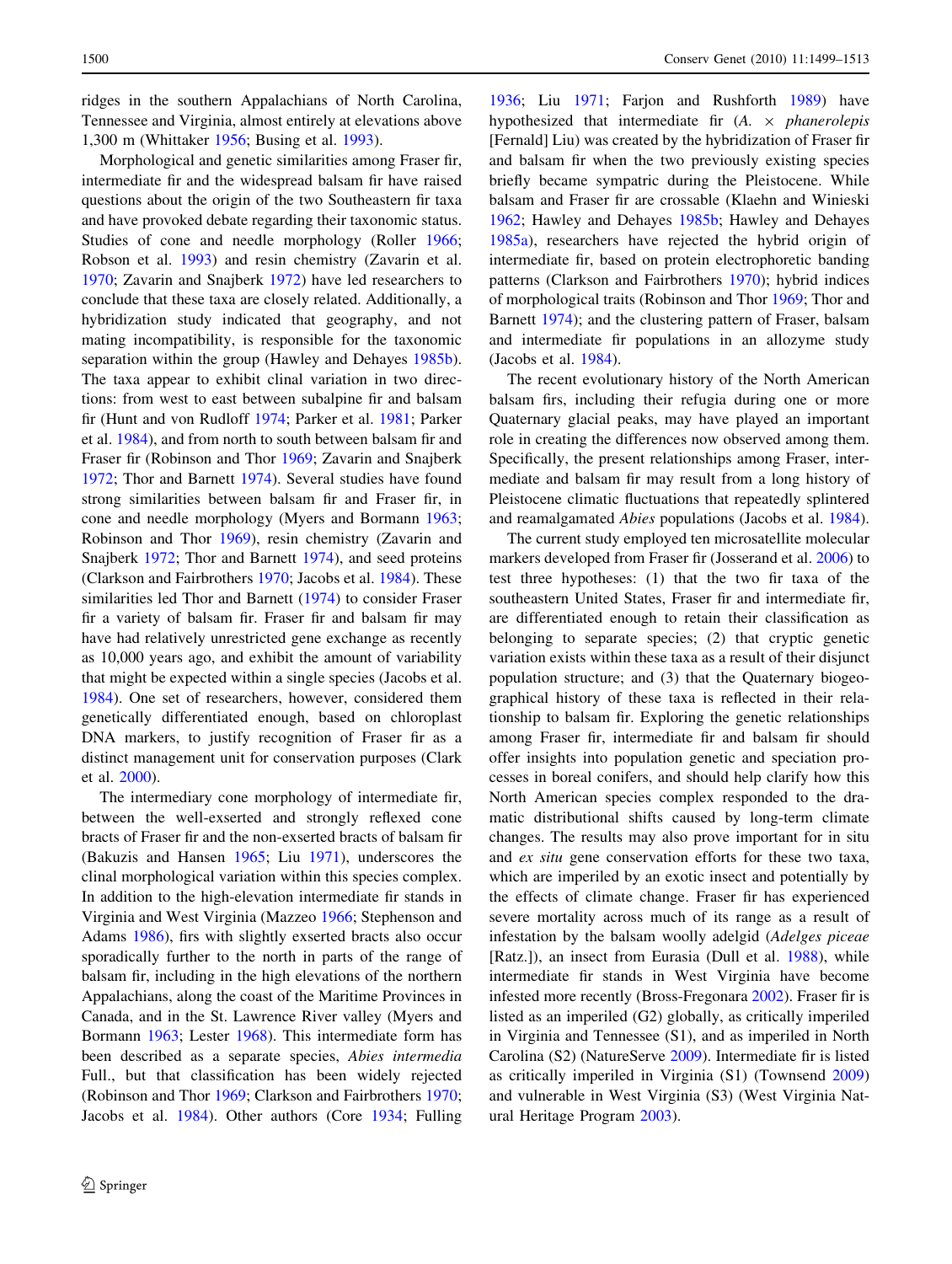## <span id="page-2-0"></span>Materials and methods

## Sample collection and DNA extraction

This analysis encompassed foliage samples from a total of 225 trees representing the Abies section Balsamea Englm. taxa of North America: 80 from four populations of Fraser fir (A. fraseri); 61 from five intermediate fir (A. balsamea var. phanerolepis) sites in West Virginia and Virginia; 74 from individual balsam fir (Abies balsamea var. balsamea) trees, collected from across the distribution of the species; and 10 from subalpine fir (A. lasiocarpa), which was included as an outgroup (Table 1; Fig. [1\)](#page-3-0). The intermediate fir samples from Virginia were collected from Stoney Man Mountain and Hawksbill Mountain in Shenandoah National Park, and combined into a single population because of the small sample size of each. All of the Fraser and intermediate fir samples were taken from mature trees, as were 38 of the balsam fir samples. The other 36 balsam fir samples, and most of the subalpine fir samples, were grown from seed provided by the National Tree Seed Centre of Natural Resources Canada (see Appendix Table [6](#page-10-0) for origin of each balsam fir sample). This combination of mature trees and seedlings was necessary to adequately represent the extent of balsam fir across its wide natural range. We later compared microsatellite population genetics statistics for seedlings and mature trees, controlling for longitude, to assess whether these results were affected by life stage, as has been the case using allozyme markers (Bush and Smouse [1992](#page-12-0)). There was no significant difference in inbreeding between the mature trees and seedlings ( $F_{IS}$  of 0.432 and 0.319, respectively), according to a t-test. The two groups were not genetically differentiated ( $F_{ST}$  was not significantly different from 0) and had similar numbers of alleles sampled (4.9 and 5.1) and allelic richness (4.2 and 4.1). Based on these results, we included samples from both mature trees and seedlings.

Genomic DNA for all samples was extracted from the needle samples using the DNeasy Plant Mini Kit (Qiagen, Chatsworth, California, USA). DNA concentrations were estimated using known concentrations of  $\lambda$  DNA on 1.5% agarose gels, and were standardized at approximately 7.5–  $10$  ng/ $\mu$ l.

### Microsatellite analysis

The 10 microsatellite loci included in this study were isolated from a Fraser fir genomic library enriched for DNA sequences containing tandem di- and tri-nucleotide repeats (Josserand et al. [2006\)](#page-13-0). Polymerase chain reaction (PCR) amplification was performed in 12-µl reaction volumes containing 10 ng genomic DNA,  $1.25 \mu M$  of each forward and reverse primer, 0.625 mM dNTPs,  $1 \times Tag$  buffer (2.0 mM MgCl<sub>2</sub>, 10 mM Tris-Cl, 50 mM KCl), 120 mM MgCl<sub>2</sub>, and 0.5 U "hot start" Platinum Taq DNA polymerase (Invitrogen Corp., Carlsbad, California, USA). The

|  |  |                                                                |  |  |  | Table 1 Location, sample size, coordinates, elevation, and source for the samples included in the microsatellite analysis of Fraser fir, inter- |  |  |
|--|--|----------------------------------------------------------------|--|--|--|-------------------------------------------------------------------------------------------------------------------------------------------------|--|--|
|  |  | mediate fir, and balsam fir, with subalpine fir as an outgroup |  |  |  |                                                                                                                                                 |  |  |

| Population                   | Source                                | $\boldsymbol{n}$ | Longitude         | Latitude        | Elev. $(m)$      |
|------------------------------|---------------------------------------|------------------|-------------------|-----------------|------------------|
| <i>Fraser fir</i> $(N = 80)$ |                                       |                  |                   |                 |                  |
| Mount Rogers                 | Virginia <sup>a</sup>                 | 20               | $-83.00$          | 35.37           | 1,780            |
| Roan Mountain                | North Carolina/Tennessee <sup>a</sup> | 20               | $-82.28$          | 35.73           | 1,707            |
| <b>Balsam Mountains</b>      | North Carolina <sup>a</sup>           | 20               | $-81.82$          | 36.10           | 1,615            |
| Great Smoky Mountains        | North Carolina/Tennessee <sup>a</sup> | 20               | $-83.50$          | 35.56           | 1,975            |
| Intermediate fir $(N = 61)$  |                                       |                  |                   |                 |                  |
| Canaan Valley                | West Virginia <sup>b,c</sup>          | 20               | $-79.46$          | 39.03           | 985              |
| Stonecoal Run                | West Virginia <sup>c</sup>            | 10               | $-79.38$          | 39.02           | 1,119            |
| <b>Blister Swamp</b>         | West Virginia <sup>c</sup>            | 9                | $-79.67$          | 38.68           | 1,106            |
| Cheat Mountain/Blister Run   | West Virginia <sup>b,c</sup>          | 14               | $-79.90$          | 38.62           | 1,116            |
| Shenandoah National Park     | Virginia <sup>c</sup>                 | 8                | $-78.40$          | 38.55           | 1,206            |
| Balsam fir $(N = 74)$        |                                       |                  |                   |                 |                  |
| Maritime                     | Canada/northern U.S. <sup>d</sup>     | 42               | $-67.91^{\circ}$  | $46.20^{\circ}$ | $248^{\circ}$    |
| Central                      | Canada/northern U.S. <sup>d</sup>     | 13               | $-75.14^{\circ}$  | $45.89^e$       | $420^{\circ}$    |
| Western                      | Canada/northern U.S. <sup>d</sup>     | 19               | $-81.85^{\circ}$  | $47.17^e$       | 400 <sup>e</sup> |
| Subalpine fir $(N = 10)$     |                                       |                  |                   |                 |                  |
| Subalpine fir                | Western North America <sup>d</sup>    | 10               | $-118.60^{\circ}$ | $49.30^e$       | $1585^{\circ}$   |

Collection notes: <sup>a</sup> K.M. Potter; <sup>b</sup> C.M. Clark; <sup>c</sup> Ohio State University; <sup>d</sup> Collection of single trees from multiple locations; see Appendix Table [6](#page-10-0) for details. <sup>e</sup> Mean from multiple single-tree collection sites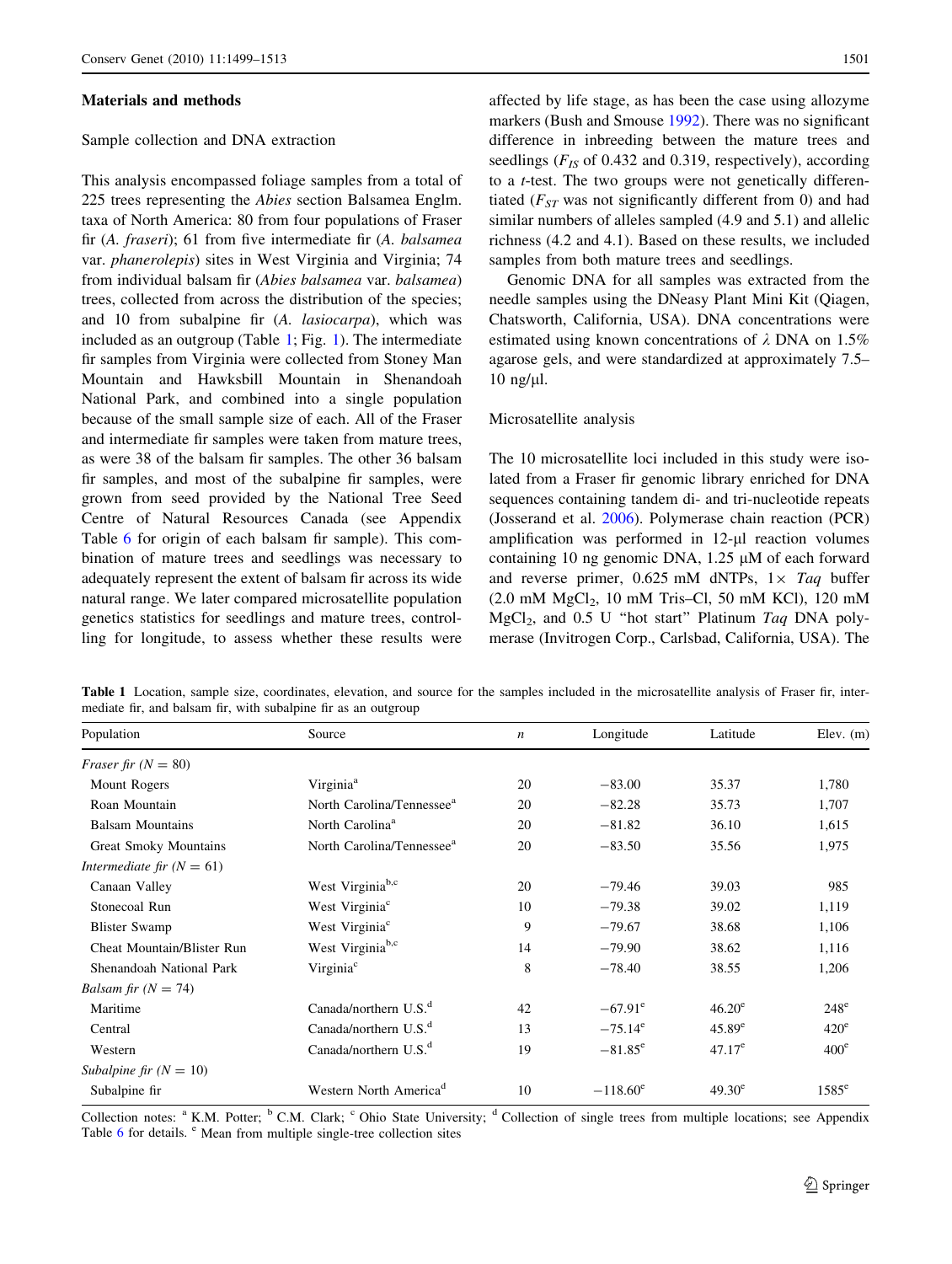<span id="page-3-0"></span>

Fig. 1 Sample locations of Fraser fir (Abies fraseri), intermediate fir (A. balsamea var. phanerolepis) and balsam fir (A. balsamea var. balsamea)

PCRs were completed using the following touchdown protocol on PTC-100 thermal cyclers (MJ Research, Watertown, Massachusetts, USA): 2 min at 94°C; followed by 20 cycles of 30 s at 94 $\degree$ C, 30 s at X, and 30 s at 72 $\degree$ C where  $X = 65^{\circ}\text{C}$  in the first cycle decreasing by 0.5 $^{\circ}\text{C}$ every cycle thereafter; followed by 15 cycles of 30 s at 92 $\degree$ C, 30 s at 55 $\degree$ C, 1 min at 72 $\degree$ C; followed by a 15 min extension at  $72^{\circ}$ C and an indefinite hold at  $4^{\circ}$ C. The resulting PCR products were purified using Performa DTR V3 96-Well Short Plates (Edge BioSystems, Gaithersburg, Maryland, USA) and were separated on an ABI 3700 Genetic Analyzer (Applied Biosystems, Foster City, California, USA) as recommended by the manufacturer. The Genotyper software package (Applied Biosystems, Foster City, California, USA) was used to size the peaks in base pairs and to score alleles, with GS(500-250)LIZ as an internal size standard.

## Data analyses

Weir and Cockerham ([1984\)](#page-14-0) within-population inbreeding coefficient  $(F_{IS})$  values were calculated across loci using FSTAT v. 2.9.3.2 (Goudet [1995\)](#page-13-0). Additionally, FSTAT generated two basic population-level measures of genetic diversity, allelic diversity (A) and mean allelic richness  $(A_R)$ , and it estimated among-population divergence  $(F_{ST})$ within taxa, as well as pairwise  $F_{ST}$  of taxa and of genetic clusters inferred using the InStruct package (see below).

The Genetic Data Analysis (GDA) package (Lewis and Zaykin [2001](#page-13-0)) was used to calculate observed heterozygosity  $(H<sub>O</sub>)$  values and private alleles for taxa and populations. Exact tests for Hardy–Weinberg equilibrium for each locus, taxon and population were conducted with Genepop (Raymond and Rousset [1995](#page-13-0)). Genepop also used the private allele method (Barton and Slatkin [1986\)](#page-12-0) to estimate inter-population gene flow  $(Nm)$  within taxa. between pairs of taxa, and between pairs of genetic clusters. Micro-Checker 2.2.3 (van Oosterhout et al. [2004\)](#page-14-0) estimated null allele frequencies for each locus, based on Brookfield ([1996](#page-12-0)).

The Bayesian clustering program InStruct (Gao et al. [2007](#page-13-0)) was used to identify population structure within taxa: Fraser fir, intermediate fir and balsam fir. As an extension of the popular Bayesian clustering program STRUCTURE (Pritchard et al. [2000](#page-13-0)), InStruct eliminates the assumption of Hardy–Weinberg equilibrium within clusters (Gao et al. [2007](#page-13-0)). This approach was necessary because of the high level of inbreeding and lack of Hardy–Weinberg equilibrium detected in the current study and in a separate study of Fraser fir using the same microsatellite markers (Potter et al. [2008](#page-13-0)). Bayesian approaches such as STRUCTURE and InStruct, which pool sets of individuals independently of their sample structure, have the advantage of combining information from several loci into a single probability model, rather than simply averaging across loci as required in traditional  $F_{ST}$  analysis (Corander et al. [2003\)](#page-12-0). Structure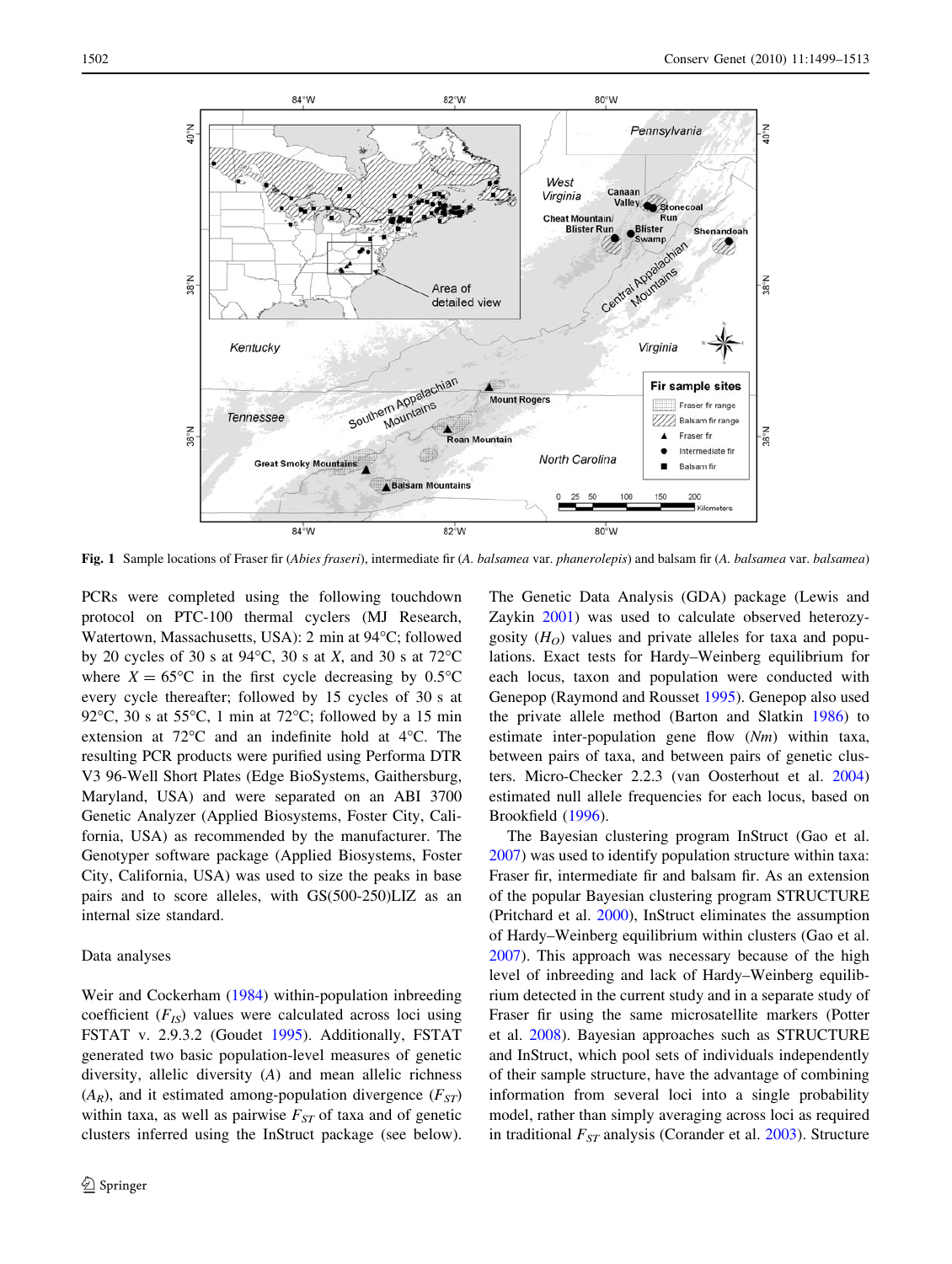detected within taxa can reveal information about the ancestry of groups of individuals, with the presence of genetic clusters reflecting the existence of groups of individuals that have become relatively isolated from each other as a result of restricted migration and reproduction patterns (Corander et al. [2008\)](#page-12-0).

Three Markov chain Monte Carlo (MCMC) runs were completed for each taxon using InStruct, with the program making inferences about the optimal number of genetic clusters  $(K)$  for each using deviance information criteria (Gao et al. [2007](#page-13-0)). The range of genetic clusters tested was  $K = 1$  to  $K = 4$  for Fraser fir,  $K = 1$  to  $K = 6$  for intermediate fir, and  $K = 1$  to  $K = 10$  for balsam fir. The burnin was set to 100,000 replicates, and the Markov chain Monte Carlo to 200,000 iterations, which were the default settings for the program. For Fraser fir and intermediate fir, geographical populations were assigned to membership in inferred genetic clusters based on the percent of each genetic cluster present in the population. Because balsam fir was sampled individually across its range, each individual sample was assigned to a genetic cluster in a similar manner. A separate InStruct analysis used all the samples in the study to quantify genetic admixture among the genetic clusters previously determined by the initial InStruct analysis, testing from  $K = 4$  to  $K = 10$ .

A neighbor-joining (NJ) phylogenetic tree was constructed using the SEQBOOT, GENDIST, NEIGHBOR, and CONSENSE components of PHYLIP 3.6 (Felsenstein [2005](#page-13-0)) to visualize potential evolutionary relationships among the genetic clusters. Confidence estimates associated with the topology of the tree were determined with 1,000 bootstrap replicates. The tree was generated using chord genetic distance  $(D_C)$  (Cavalli-Sforza and Edwards [1967\)](#page-12-0) based on population allelic frequencies, because this distance measure is considered superior to most others in phylogenetic tree topology construction over short spans of evolutionary time (Takezaki and Nei [1996\)](#page-14-0). Additionally,  $D<sub>C</sub>$  is based on a geometric model that is less biased by null alleles than other genetic distances in microsatellite analyses (Chapuis and Estoup [2007\)](#page-12-0), and which does not require assumptions about the model under which microsatellites mutate (Takezaki and Nei [1996](#page-14-0)). Subalpine fir was included in the tree as an outgroup. PHYLIP 3.6 (Felsenstein  $2005$ ) was also employed to estimate  $D<sub>C</sub>$ genetic distance between the taxa included in the study (balsam fir, intermediate fir, Fraser fir and subalpine fir), and between the genetic clusters determined using InStruct.

# **Results**

The average number of alleles observed across the 10 microsatellite loci and 215 ingroup trees was 10.3 (ranging

Table 2 Description of the 10 microsatellite loci used in the study (from Josserand et al. [2006](#page-13-0)) and measures of genetic variation, inbreeding, deviation from Hardy–Weinberg equilibrium, and estimated null allele frequency for each

| Locus  | A    | $H_F$ | H <sub>O</sub> | $F_{I\text{S}}$ | <b>HWE</b> | Prop. null |
|--------|------|-------|----------------|-----------------|------------|------------|
| AfSI03 | 4    | 0.456 | 0.425          | 0.069           | **         | 0.021      |
| AfSI04 | 3    | 0.335 | 0.126          | 0.616           | ****       | 0.154      |
| AfSI05 | 11   | 0.720 | 0.404          | 0.434           | ****       | 0.181      |
| AfSI06 | 19   | 0.880 | 0.770          | 0.125           | ***        | 0.058      |
| AfSI08 | 16   | 0.698 | 0.443          | 0.364           | ****       | 0.149      |
| AfSI09 | 11   | 0.296 | 0.142          | 0.517           | ****       | 0.119      |
| AfSI11 | 7    | 0.172 | 0.144          | 0.160           | ns         | 0.023      |
| AfSI14 | 16   | 0.473 | 0.189          | 0.601           | ****       | 0.191      |
| AfSI16 | 11   | 0.712 | 0.391          | 0.453           | ****       | 0.188      |
| AfSI20 | 5    | 0.145 | 0.121          | 0.159           | ***        | 0.020      |
| Mean   | 10.3 | 0.489 | 0.316          | 0.353           | ****       | 0.110      |
|        |      |       |                |                 |            |            |

Results exclude outgroup species; A alleles per locus,  $H_E$  expected heterozygosity,  $H_o$  observed heterozygosity,  $F_{IS}$  inbreeding coefficient, HWE Hardy–Weinberg exact test of heterozygote deficiency, with \*\*  $p \lt 0.01$ , \*\*\*  $p \lt 0.001$ , \*\*\*  $p \lt 0.0001$ ; Prop. null: estimated proportion of null alleles (Brookfield [1996\)](#page-12-0)

from 3 to 19), with all but one of the loci out of Hardy– Weinberg equilibrium (Table 2). The consistently significant deficiency of heterozygotes and the consistently positive inbreeding coefficient  $F_{IS}$  across loci and taxa (Tables 2, [3](#page-5-0)) suggests a biological explanation such as inbreeding for this lack of HWE, rather than an overriding effect of null alleles (Amos [2006](#page-12-0)).

InStruct (Gao et al. [2007\)](#page-13-0) inferred the existence of two Fraser fir genetic clusters, three intermediate fir clusters, and three balsam fir clusters (Table [3](#page-5-0)), based on the lowest deviance information criteria from three MCMC runs completed for each range of  $K$  for each taxon. Within Fraser fir, the Mount Rogers population, which is the most isolated and northern of the populations, was assigned to a genetic cluster by itself (''northern Fraser fir,'' NFF), while the other three populations were grouped together into a single genetic cluster (''southern Fraser fir,'' SFF). Within intermediate fir, two populations were assigned to individual genetic clusters, the Shenandoah National Park population (''Virginia intermediate fir,'' VIF) and the southernmost population in West Virginia at Cheat Mountain/Blister Run (''southern intermediate fir,'' SIF). The rest of the intermediate fir populations were assigned to a single genetic cluster (''northern intermediate fir,'' NIF).

Each balsam fir individual sample was assigned to one of the three clusters determined for the species using InStruct (see the Appendix Table [6](#page-10-0) for each sample's assignment). After ArcMap 9.2 (ESRI [2006\)](#page-13-0) was used to calculate the mean latitude and longitude coordinates for the balsam fir trees belonging to each of the genetic clusters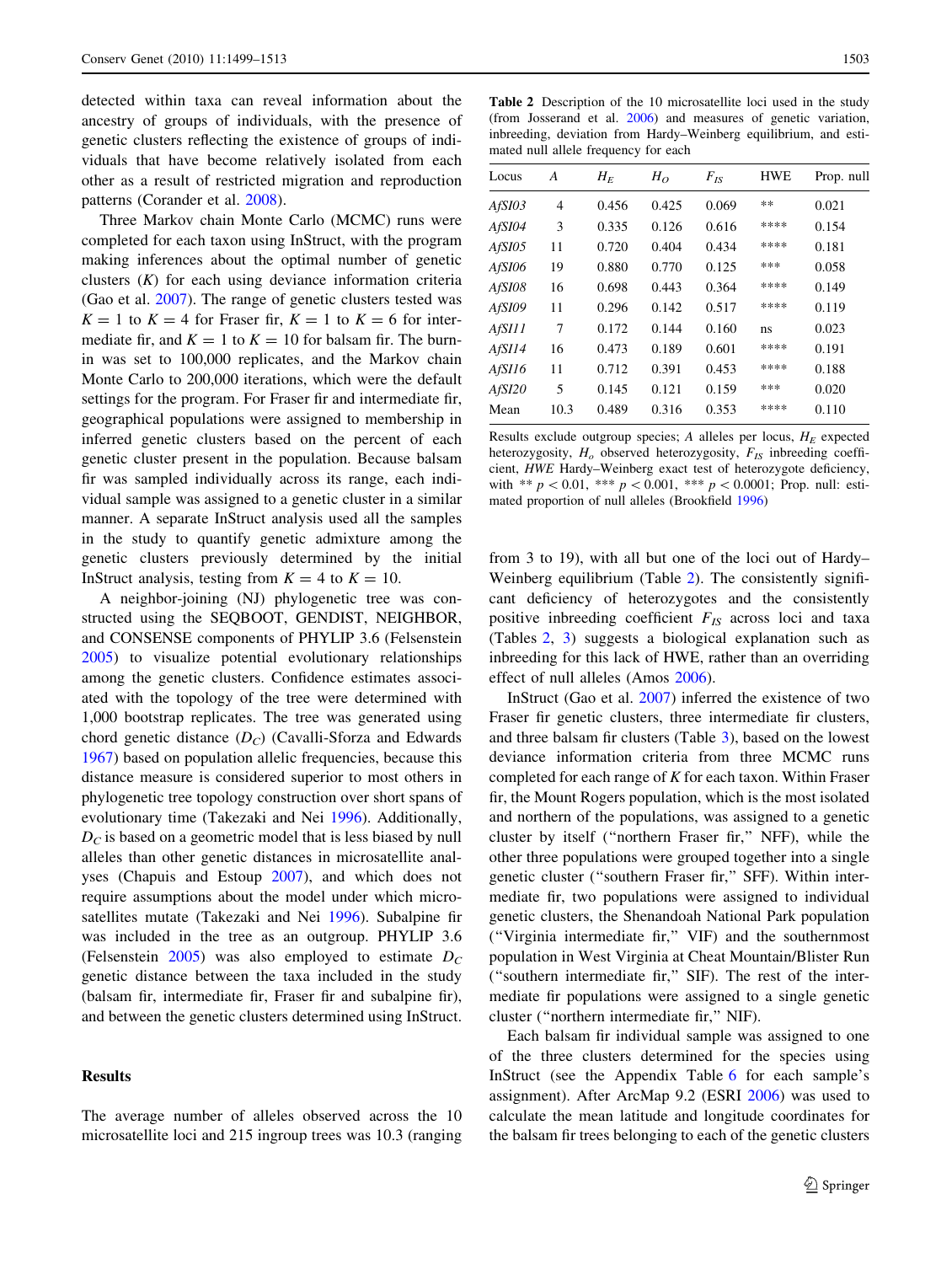| Taxon/population                 | n  | A   | $A_R$ | $AP_{tax}$               | $AP_{all}$     | $\boldsymbol{P}$ | $H_O$ | $F_{IS}$ | <b>HWE</b> | $F_{ST}$                 | Nm                       | Cluster                  |
|----------------------------------|----|-----|-------|--------------------------|----------------|------------------|-------|----------|------------|--------------------------|--------------------------|--------------------------|
| Fraser fir                       | 80 | 6.2 | 2.7   |                          | 6              | 100              | 0.308 | 0.235    | ****       | 0.025                    | 6.65                     |                          |
| Mount Rogers (RGS)               | 20 | 3.9 | 2.7   | 6                        | 2              | 100              | 0.325 | 0.178    | ****       |                          | -                        | <b>NFF</b>               |
| Roan Mountain (ROAN)             | 20 | 3.6 | 2.6   | $\Omega$                 | $\overline{0}$ | 90               | 0.283 | 0.262    | ****       | $\overline{\phantom{0}}$ | $\qquad \qquad$          | <b>SFF</b>               |
| Balsam Mountains (BLM)           | 20 | 4.1 | 2.6   | 5                        | 4              | 90               | 0.296 | 0.205    | ***        |                          | $\overline{\phantom{0}}$ | <b>SFF</b>               |
| Great Smoky Mountains (GSM)      | 20 | 4.2 | 2.8   | 6                        | $\overline{0}$ | 100              | 0.339 | 0.207    | ****       |                          | $\overline{\phantom{0}}$ | <b>SFF</b>               |
| Intermediate fir                 | 61 | 6.4 | 3.2   | $\qquad \qquad$          | 2              | 90               | 0.303 | 0.358    | ****       | 0.140                    | 0.71                     | $\overline{\phantom{0}}$ |
| Canaan Valley (CAN)              | 20 | 4.3 | 2.8   | 9                        | $\mathbf{1}$   | 90               | 0.309 | 0.293    | ****       |                          |                          | <b>NIF</b>               |
| Stonecoal Run (SCR)              | 10 | 3.0 | 2.6   | 3                        | $\mathbf{0}$   | 90               | 0.322 | 0.242    | *          |                          | $\qquad \qquad$          | <b>NIF</b>               |
| Blister Swamp (BLS)              | 9  | 3.0 | 2.7   | 4                        | $\mathbf{1}$   | 90               | 0.269 | 0.369    | ***        |                          | $\overline{\phantom{0}}$ | <b>NIF</b>               |
| Cheat Mountain/Blister Run (CHT) | 14 | 3.1 | 2.5   | 4                        | $\overline{0}$ | 70               | 0.314 | 0.218    | $**$       |                          | -                        | <b>SIF</b>               |
| Shenandoah National Park (SHN)   | 8  | 2.5 | 2.4   | 3                        | $\mathbf{0}$   | 80               | 0.262 | 0.338    | $**$       |                          |                          | <b>VIF</b>               |
| Balsam fir                       | 74 | 8.6 | 3.7   | $\overline{\phantom{0}}$ | 15             | 100              | 0.343 | 0.391    | ****       | 0.133                    | 2.25                     | $\overline{\phantom{0}}$ |
| Maritime cluster (MBF)           | 42 | 6.1 | 4.2   | 15                       | 8              | 100              | 0.304 | 0.367    | ****       |                          |                          | <b>MBF</b>               |
| Central cluster (CBF)            | 13 | 5.3 | 5.1   | 11                       | 4              | 100              | 0.440 | 0.292    | ****       |                          |                          | <b>CBF</b>               |
| Western cluster (WBF)            | 19 | 5.3 | 4.5   | 11                       | 3              | 100              | 0.362 | 0.311    | ****       |                          | -                        | <b>WBF</b>               |
| Subalpine fir                    | 10 | 4.4 | 3.6   |                          | 9              | 80               | 0.387 | 0.313    | ****       |                          |                          | SAF                      |
|                                  |    |     |       |                          |                |                  |       |          |            |                          |                          |                          |

<span id="page-5-0"></span>Table 3 Measures of genetic variation in populations of Fraser fir and intermediate fir, and genetic clusters of balsam fir, based on 10 nuclear microsatellite loci

Notes: A mean alleles per locus, A<sub>R</sub> mean allelic richness, AP private (unique) alleles, within taxa (AP<sub>tax</sub>) and across taxa (AP<sub>al</sub>l), P percentage of polymorphism, using 99% criterion,  $H_O$  observed heterozygosity,  $F_{IS}$  mean fixation index,  $HWE$  Hardy–Weinberg exact test of heterozygote deficiency, with \*  $p < 0.05$ , \*\*  $p < 0.01$ , \*\*\*  $p < 0.001$ , \*\*\*  $p < 0.0001$ ,  $F_{ST}$  within-taxon genetic differentiation, Nm estimated gene-flow within taxon, Cluster Cluster assignment following Bayesian clustering analysis in InStruct, NFF northern Fraser fir, SFF southern Fraser fir, NIF northern intermediate fir, SIF southern intermediate fir, VIF Virginia intermediate fir, MBF maritime balsam fir, CBF central balsam fir, WBF western balsam fir, SAF subalpine fir

(Table [1](#page-2-0)), one cluster was centered in the Maritime provinces of Canada (''Maritime balsam fir,'' MBF), one was centered in southern Quebec, eastern Ontario and northern New York ("central balsam fir," CBF), and one was centered in the Great Lakes region (''western balsam fir,'' WBF).

When all the samples were tested in InStruct (Gao et al. [2007\)](#page-13-0) for admixture, the program detected the lowest deviance information criterion at  $K = 6$ , or six separate gene pools (Fig. [2\)](#page-6-0). The proportion of each gene pool contained within the two Fraser fir genetic clusters (NFF and SFF) was highly similar, with gene pool 6 dominating. This gene pool was also common in the ancestry of the northern (NIF) and southern (SIF) intermediate fir clusters and in the Maritime balsam fir (MBF) cluster but greatly decreased in the central (CBF) and western (WBF) clusters. Among the balsam fir clusters, a clear pattern of east-towest clinal increase was apparent for gene pools 4 and 6, while a pattern of west-to-east clinal increase existed for gene pools 2 and 5. The Virginia intermediate fir cluster (VIF) was similar to the western balsam fir (WBF) cluster but had little in common with the nearby intermediate fir clusters in West Virginia. In fact, six of these eight trees consist mostly of predicted ancestry from gene pool 5, the predominant gene pool of WBF, while the other two samples contain almost no predicted ancestry from that gene pool, instead containing mostly ancestry from gene pools 4 and 6, similar to the composition of the other intermediate fir genetic clusters.

# Microsatellite variation

At the taxon level, the amount of differentiation among Fraser fir, intermediate fir and balsam fir was relatively low, with a mean  $F_{ST}$  of 0.057; bootstrapped across loci, this value was statistically different from 0 at  $p < 0.05$ . When subalpine fir was added to the analysis, the mean  $F_{ST}$ increased to 0.091, again different from 0. The same analysis, comparing inferred genetic clusters rather than taxa, found a greater level of differentiation:  $F_{ST}$  of 0.115 with subalpine fir excluded and 0.138 with it included. Interestingly, the mean  $F_{ST}$  was high when testing the differentiation among the five intermediate fir populations  $(F_{ST} = 0.140$  with all populations,  $F_{ST} = 0.086$  when the Shenandoah National Park population was excluded), compared to  $F_{ST} = 0.025$  among the four Fraser fir populations. The Fraser fir populations had the highest estimated inter-population gene flow  $(Nm)$ , with an estimated 6.65 migrants per generation, while intermediate fir had the lowest Nm of 0.71 (Table 3).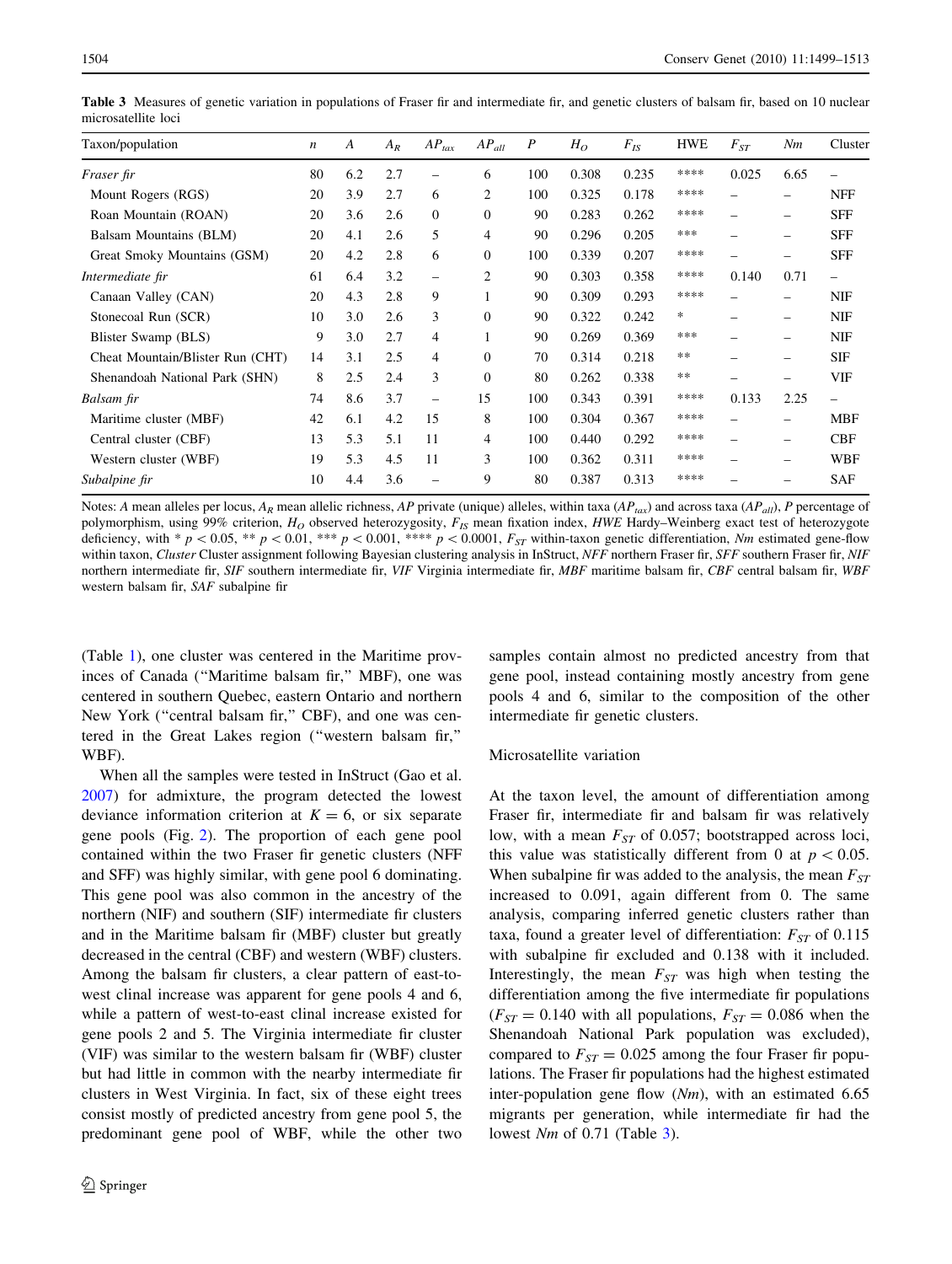<span id="page-6-0"></span>

Fig. 2 The estimated proportion of inferred ancestry for each Fraser fir, intermediate fir, and balsam fir genetic cluster defined using InStruct (Gao et al. [2007\)](#page-13-0). See Table [3](#page-5-0) for cluster abbreviations

Genetic variation within taxa and populations

Genetic structure and differentiation

Despite a sample size similar to Fraser fir and intermediate fir, balsam fir had greater genetic diversity than those taxa by several measures (Table [3\)](#page-5-0), including alleles per locus  $(A)$ , allelic richness  $(A_R)$ , number of private alleles across taxa  $AP_{all}$ , and observed homozogosity  $(H<sub>o</sub>)$ . Fraser fir had the lowest values for most of these measures.

Among the Fraser fir populations, Mount Rogers, the most isolated and northernmost population, and the Balsam Mountains, the southernmost population, had the most overall private alleles  $(AP_{all})$  (Table [3](#page-5-0)). Meanwhile, Mount Rogers and the Great Smoky Mountains, the largest population, had the most private alleles within the Fraser fir taxon ( $AP_{tax}$ ) and the highest values of  $A_R$ , P, and  $H_o$ . Among the intermediate fir populations, only Canaan Valley and Blister Swamp had overall private alleles, while Canaan Valley had by far the most private alleles within the taxon. Within balsam fir, the Maritime genetic cluster had the highest values of A,  $AP_{tax}$ , and  $AP_{all}$ , which is perhaps not surprising given the larger size of this genetic cluster. More surprisingly, the central genetic cluster had higher  $A_R$  and  $H_o$ , despite a smaller sample size.

Pairwise measures of genetic differentiation among the study taxa ( $D_C$  genetic distance and  $F_{ST}$ ) indicate that intermediate fir is, in fact, genetically intermediate between balsam fir and Fraser fir, if slightly more closely related to balsam fir (Table 4). The pairwise  $F_{ST}$  measures between balsam fir and intermediate fir (0.029), and between intermediate fir and Fraser fir (0.039), were both statistically significant but small. Pairwise patterns of genetic differentiation and estimates of historical migration (Nm) (Table [5\)](#page-7-0) suggest close genetic relationships among the genetic clusters of Fraser fir and intermediate fir, and the

Table 4 Pairwise comparisons among taxa of North American balsam fir based on 10 polymorphic microsatellite loci

| Taxon                  |       | Balsam fir Intermediate fir Fraser fir Subalpine fir |       |       |
|------------------------|-------|------------------------------------------------------|-------|-------|
| Balsam fir             |       | 0.026                                                | 0.058 | 0.126 |
| Intermediate fir 0.029 |       |                                                      | 0.034 | 0.130 |
| Fraser fir             | 0.094 | 0.039                                                |       | 0.147 |
| Subalpine fir          | 0.188 | 0.254                                                | 0.334 |       |

Upper diagonal: chord  $(D_C)$  genetic distance (Cavalli-Sforza and Edwards [1967](#page-12-0)); lower diagonal: cluster pairwise  $F_{ST}$ , with all values significantly different from 0 at  $p = 0.05$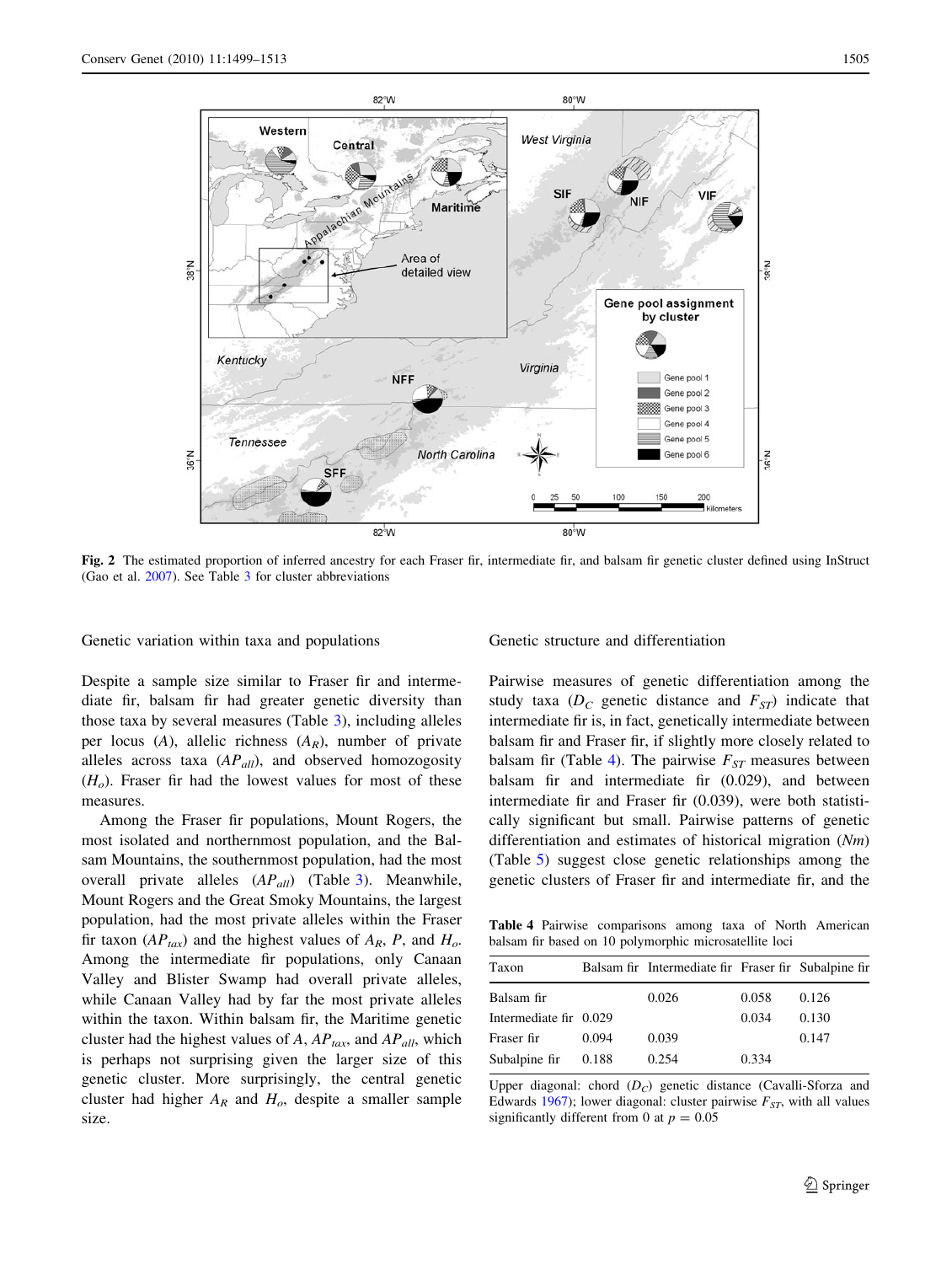| Population | Balsam fir |            |       | Intermediate fir |            |            | Fraser fir |            | Subalpine fir (SAF) |  |
|------------|------------|------------|-------|------------------|------------|------------|------------|------------|---------------------|--|
|            | <b>MBF</b> | <b>CBF</b> | WBF   | <b>NIF</b>       | <b>SIF</b> | <b>VIF</b> | <b>NFF</b> | <b>SFF</b> |                     |  |
| <b>MBF</b> |            | 1.74       | 2.25  | 2.85             | 1.83       | 1.11       | 1.57       | 1.78       | 0.72                |  |
| <b>CBF</b> | 0.096      |            | 2.06  | 0.98             | 0.95       | 1.18       | 0.74       | 0.66       | 1.15                |  |
| <b>WBF</b> | 0.181      | 0.058      |       | 1.47             | 0.73       | 0.90       | 0.74       | 0.66       | 0.81                |  |
| <b>NIF</b> | 0.040      | 0.119      | 0.175 |                  | 1.24       | 1.01       | 2.33       | 2.28       | 0.85                |  |
| <b>SIF</b> | 0.110      | 0.122      | 0.231 | 0.093            |            | 0.28       | 1.09       | 1.12       | 0.54                |  |
| <b>VIF</b> | 0.158      | 0.113      | 0.150 | 0.204            | 0.275      |            | 0.75       | 1.65       | 0.44                |  |
| <b>NFF</b> | 0.081      | 0.151      | 0.222 | 0.050            | 0.068      | 0.219      |            | 4.12       | 0.48                |  |
| <b>SFF</b> | 0.079      | 0.181      | 0.254 | 0.058            | 0.068      | 0.225      | 0.001      |            | 0.39                |  |
| <b>SAF</b> | 0.285      | 0.133      | 0.156 | 0.287            | 0.276      | 0.264      | 0.318      | 0.335      |                     |  |

<span id="page-7-0"></span>Table 5 Pairwise comparisons among populations of North American balsam fir based on 10 polymorphic microsatellite loci

Upper diagonal: estimated of number of migrants per generation  $(Nm)$  using the private allele method; lower diagonal: cluster pairwise  $F_{ST}$ , with italicized values significantly different from 0 at  $p = 0.05$ 

Maritime genetic cluster of balsam fir (MBF). For example, the pairwise  $F_{ST}$  values between the Fraser fir and West Virginia intermediate fir genetic clusters were generally small, with the pairwise  $F_{ST}$  between the northern Fraser fir (NFF) and northern intermediate fir (NIF) genetic clusters not significantly different from 0. The estimated effective number of migrants  $(Nm)$  between the Fraser fir clusters and the NIF cluster were also high, suggesting at least some historical connection between these groups. The MBF cluster is apparently the most closely related of the balsam fir clusters to both intermediate fir and Fraser fir, with a pairwise  $F_{ST}$  of only 0.040 with the NIF cluster and of 0.080 and 0.079 with the NFF and SFF clusters, respectively. In fact, the genetic differentiation between the MBF cluster and these intermediate and Fraser fir clusters is lower than its differentiation from the other balsam fir clusters, and its genetic distance is lower. The estimated Nm between MBF and the intermediate and Fraser fir clusters is also relatively high.

The consensus neighbor-joining dendrogram of  $D<sub>C</sub>$ genetic distance of genetic clusters includes a well-supported clade encompassing the two Fraser fir clusters with the SIF cluster. This clade is in turn grouped with the NIF and MBF clusters (Fig. 3). The VIF is external to this group, with the other two balsam fir clusters grouped separately.

## Discussion

The results of this microsatellite analysis appear to support the proposal by Thor and Barnett ([1974\)](#page-14-0) to classify balsam fir, intermediate fir, and Fraser fir as three separate varieties of the same species: Abies balsamea (L.) Mill. var. balsamea, Abies balsamea (L.) Mill. var. phanerolepis Fern., and Abies balsamea (L.) Mill. var. fraseri Spach. Specifically, the low among-taxon  $F_{ST}$  of 0.057 suggests



Fig. 3 Consensus neighbor-joining dendrogram depicting  $D<sub>C</sub>$  genetic distance (Cavalli-Sforza and Edwards [1967](#page-12-0)). The values represent the percent bootstrap support for the nodes over 1,000 replicates

little genetic differentiation among the taxa, a result con-sistent with that of Clark et al. [\(2000](#page-12-0)), who found an  $F_{ST}$  of 0.06 among balsam fir, intermediate fir, and Fraser fir using two chloroplast microsatellite loci. Additionally, the current microsatellite results do not indicate clear boundaries among balsam fir, intermediate fir, and Fraser fir. Specifically, intermediate fir was only slightly more closely related to balsam fir than to Fraser fir, and was only slightly less differentiated from Fraser fir than from balsam fir (Table [4\)](#page-6-0). The neighbor-joining dendrogram placed the two Fraser fir genetic clusters in a well-supported clade with the two intermediate fir clades and with the MBF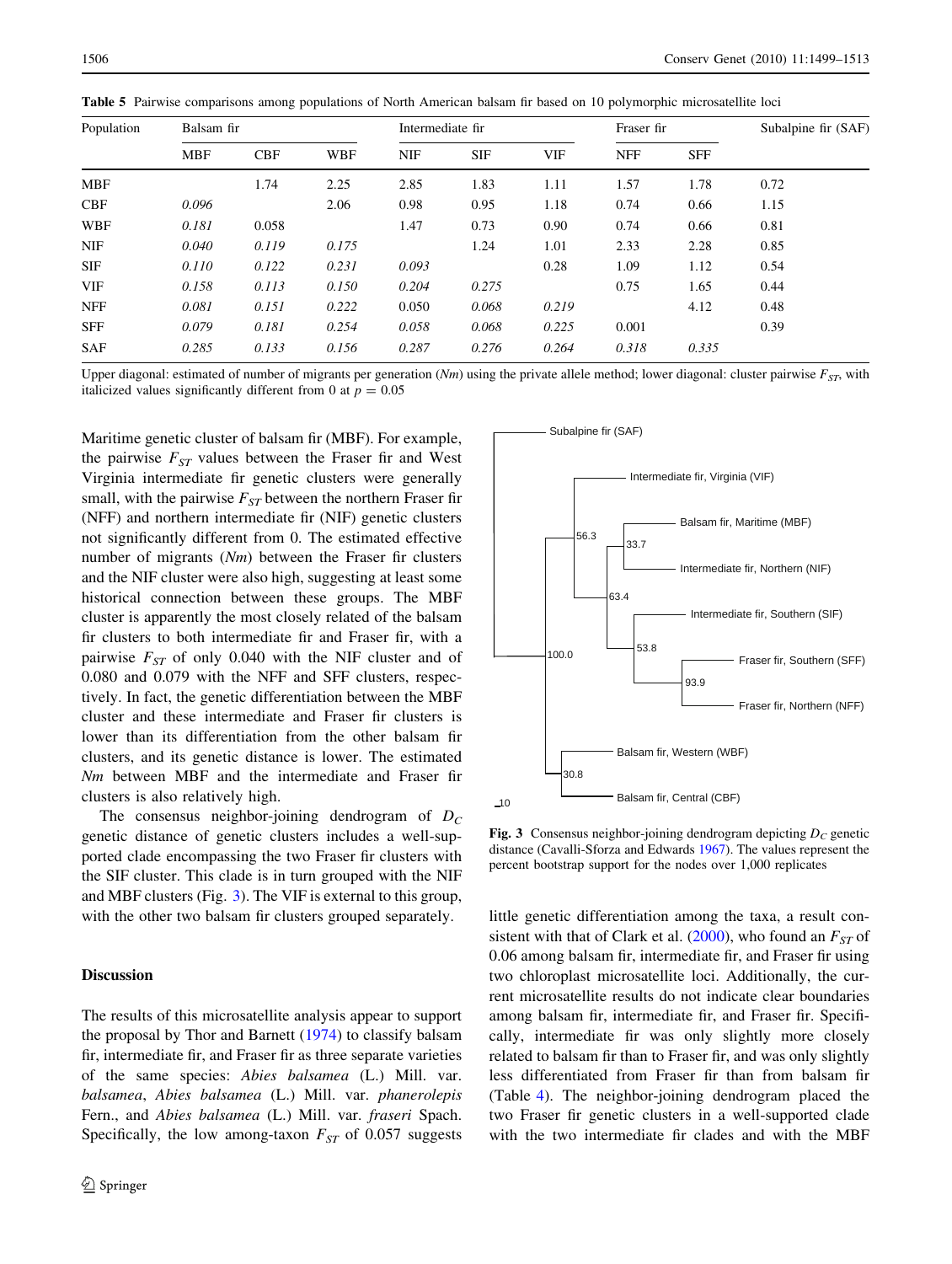cluster, while the other two balsam fir clades were grouped separately (Fig. [3](#page-7-0)). The MBF cluster, meanwhile, was less differentiated from both of the Fraser fir genetic clusters and from one of the intermediate fir genetic clusters than it was from the CBF and WBF genetic clusters (Table [5](#page-7-0)). The results, therefore, do not support the treatment of these taxa in a widely accepted sectional classification of the genus Abies (Farjon and Rushforth [1989\)](#page-13-0), which places the taxa in separate subsections within section Balsamea Englm: A. fraseri in subsection Medianae Patschke and A. balsamea in subsection Laterales Patschke.

These results further appear to contradict the hypothesis that intermediate fir is of hybrid origin between two comparatively distantly related parental taxa. Little microsatellite differentiation existed among the three taxa, and the neighbor-joining dendrogram placed the Fraser fir genetic clusters in a clade with both intermediate fir and balsam fir genetic clusters (Fig. [3\)](#page-7-0), similar to the results of the isozyme analysis by Jacobs et al. [\(1984](#page-13-0)). Had intermediate fir been of hybrid origin between Fraser fir and balsam fir as comparatively distantly related parent species, we might expect populations of each parental species to group together with high bootstrap support. We might also expect populations of intermediate fir to have a slightly stronger affinity to balsam fir than to Fraser fir because they are somewhat more closely related (e.g., Siegismund and Jensen [2001](#page-14-0); Lexer et al. [2005\)](#page-13-0). Additionally, intermediate fir, as a hybrid population, should have exhibited increased allelic variation relative to Fraser fir and balsam fir, which was not the case (Table [3](#page-5-0)). While the results suggest the possibility of historical gene exchange among Fraser fir, intermediate fir and balsam fir (Table [5](#page-7-0)), they also appear to indicate that Fraser fir and intermediate fir may be relatively recently derived forms of balsam fir that developed along a cline.

The 2-million-year period of cyclical warming and cooling during the Pleistocene Epoch probably greatly influenced the current genetic relationships among these fir taxa, which, like other North American conifers, experienced repeated cycles of migration to and from isolated glacial refuges during that period (Critchfield [1984](#page-12-0)). During the last (Wisconsinian) glacial period, which began approximately 110,000 years ago and peaked about 20,000 years ago, fir was confined mainly to a narrow band of mixed boreal forest between 34 and 38°N stretching from the coast of Virginia and North Carolina into the continental interior (Whitehead [1973](#page-14-0); Delcourt and Delcourt [1987](#page-13-0)). A sudden warming trend, beginning approximately 16,000 years ago, initiated the retreat of the northern continental ice sheet in North America and caused a rapid change in forest vegetation (Davis [1981\)](#page-12-0). By 10,000 years ago, fir populations in the Southern Appalachians were separated from the main distribution of fir, which had shifted north into Canada, New England, and the Northern Appalachians (Delcourt and Delcourt [1984](#page-13-0); Delcourt and Delcourt [1987](#page-13-0)). All but the highest-elevation stands in the Southern Appalachians were eliminated by the warming temperatures, which peaked during a hypsithermal period about 8,000 years ago, resulting in the currently isolated Fraser and intermediate fir populations (Delcourt and Delcourt [1987](#page-13-0)).

The results of the current microsatellite study appear to support the Jacobs et al. [\(1984](#page-13-0)) hypothesis that Fraser fir was an adaptive extreme of balsam fir during the Wisconsinian glaciation, during which gene exchange between the progenitors of balsam fir and Fraser fir was probably relatively unrestricted. This ''montane ecotype model'' suggests that, after the main distribution of balsam fir shifted north toward present-day Canada, the genes associated with non-exserted bracts in Fraser fir were lost during the xerothemic period as Fraser fir populations were isolated on mountain tops (Myers and Bormann [1963](#page-13-0); Zavarin and Snajberk [1972](#page-14-0)), while intermediate fir remained a diluted version of the original adaptive extreme (Jacobs et al. [1984\)](#page-13-0). In keeping with this hypothesis, the current microsatellite analyses indicate that, first, the progenitors of Fraser fir, intermediate fir and the MBF genetic cluster may have shared a Pleistocene glacial refuge, given their close relatedness (Table [5;](#page-7-0) Figs. [2](#page-6-0), [3](#page-7-0)). Second, the Fraser fir and intermediate fir genetic clusters were less genetically diverse by several measures than the MBF genetic cluster (Table [3\)](#page-5-0), which presumably more closely represents the breadth of genetic diversity present in the glacial refuge. This suggests that Fraser and intermediate fir may, as a result of isolation, have lost genes associated with phenotypic traits such as short bract length. Similarly, Clark et al. [\(2000](#page-12-0)) found greater chloroplast genetic diversity in balsam fir than in intermediate and Fraser fir, while Zavarin and Snajberk [\(1972](#page-14-0)) detected less monoterpene diversity in Fraser fir than in balsam fir.

Further supporting the montane ecotype model is the fact that exserted-bract balsam firs exist along the crest of the northern Appalachians into New England, where they have remained connected to nearby low-elevation populations without exserted bracts (Lester [1968](#page-13-0); Zavarin and Snajberk [1972\)](#page-14-0), but where crossing among stands at different elevations has been somewhat hampered by asynchrony in cone phenology or cone production (Neale and Adams [1985\)](#page-13-0). Lester [\(1968](#page-13-0)) suggested an association between bract length and precipitation in balsam fir, while recent research has indicated that exserted bracts may play an important role in Abies pollination by assisting in the formation of dew droplets and by funneling water, carrying pollen grains, toward the ovules at the base of the bractscale complexes (Chandler and Owens [2004](#page-12-0)). Among balsam fir and its close relatives, therefore, exserted bracts may confer a fitness advantage in wetter locations by assisting in pollination, which could explain the persistence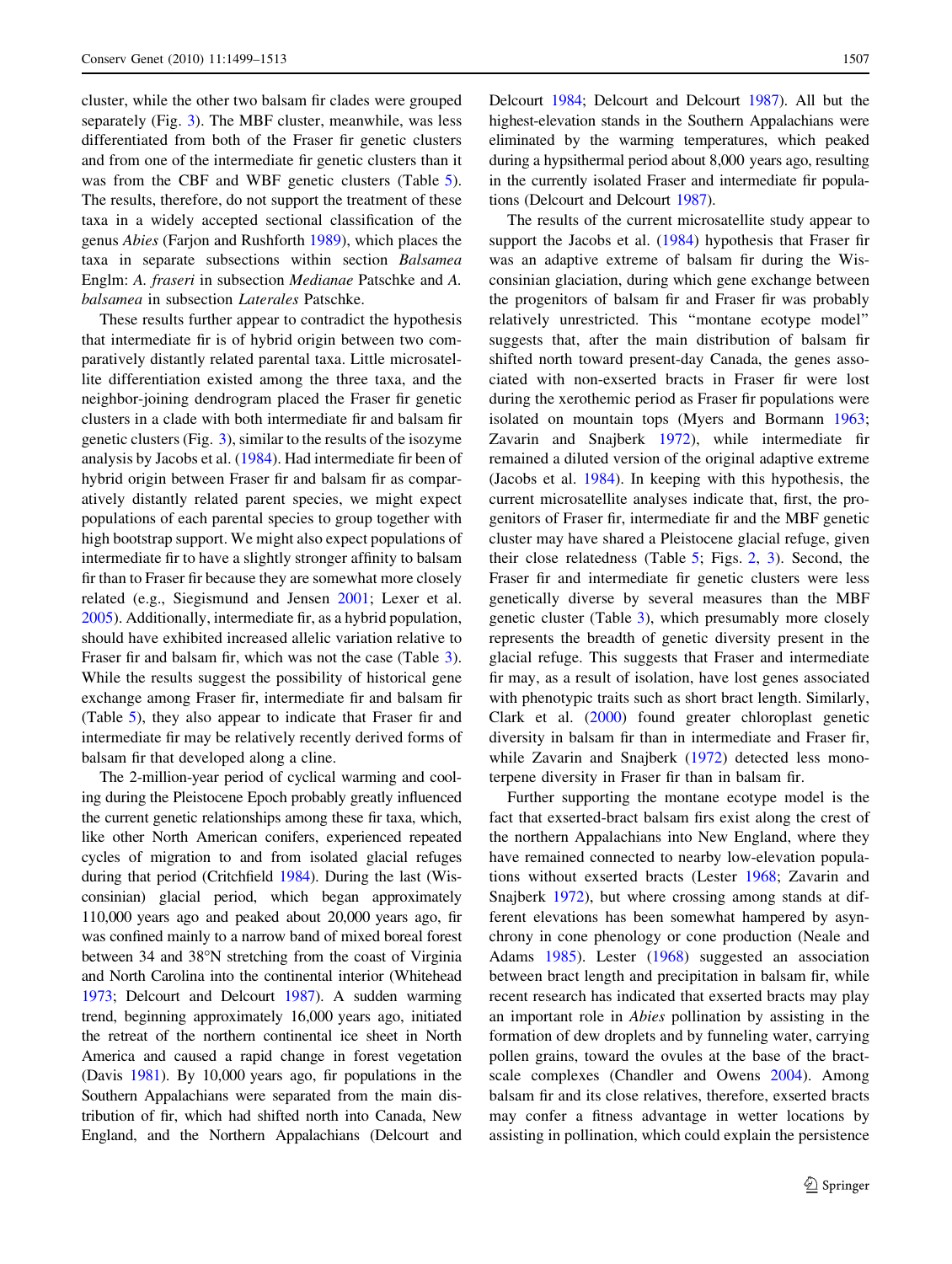of this trait in high elevations throughout the Appalachians, along the coast of the Maritime provinces and in the St. Lawrence River valley of Canada (Myers and Bormann [1963;](#page-13-0) Lester [1968](#page-13-0)).

Given that the most recent glaciation lasted approximately 100,000 years (Hewitt [1996](#page-13-0)), the separation of a species into separate refugia would likely result in genetic differentiation that remains detectable after post-warming migration resulted in a more continuous distribution. Several of the results in the current study suggest the existence of at least two separate refuges encompassing balsam fir, intermediate fir and Fraser fir during the last glacial period. One of these may have contained the ancestors of Fraser fir, intermediate fir, and the MBF cluster, which are grouped separately from the two other balsam fir clusters in the  $D<sub>C</sub>$ genetic distance dendrogram (Fig. [3\)](#page-7-0). This and other results (Table [5;](#page-7-0) Fig. [2\)](#page-6-0) would be consistent with separate refuges to the east and west of the Appalachian highlands, which formed a major barrier between forests to the east and west until about 12,500 years ago (Watts [1979\)](#page-14-0). The fossil record indicates that fir may have migrated northward to the east of the Appalachians more rapidly than on the west (Watts [1979](#page-14-0)), expanding at a rate of approximately 200 m per year (Davis [1981](#page-12-0)). The division of balsam fir to the west of the Appalachians into two genetic clusters (CBF and WBF) is consistent with findings by previous researchers of significant morphological differences between balsam fir trees from east and west of roughly 80°W. These include differences in cone morphology (Myers and Bormann [1963\)](#page-13-0), growth rates (Lester [1970;](#page-13-0) Lester et al. [1976;](#page-13-0) Marty et al. [1983](#page-13-0)), and monoterpene content (Zavarin and Snajberk [1972;](#page-14-0) Lester [1974](#page-13-0); Reddington and McCormack [1976](#page-13-0)).

# Genetic variation within intermediate fir and Fraser fir

The extent of genetic differentiation among the intermediate fir populations was unexpected. Particularly interesting was the genetic differentiation between the VIF cluster and the other intermediate fir clusters in West Virginia (Tables [4,](#page-6-0) [6;](#page-10-0) Fig. [3](#page-7-0)). Among the possible contributing factors were the small sample size of the Virginia firs and the different conditions in which the Virginia and West Virginia intermediate firs occur: The West Virginia firs are confined to wet bottomland sites above 975 m, similar to northern swampland forests where balsam fir is often a dominant species (Stephenson and Adams [1986](#page-14-0)). The Virginia firs, meanwhile, occur in three small stands on the crest of the Blue Ridge Mountains in Shenandoah National Park (Mazzeo [1966](#page-13-0)). At the same time, the largest share of Virginia intermediate fir inferred genetic ancestry is associated with the predominant gene pool of the WBF cluster (Fig. [3](#page-7-0)). This, and the placement of the VIF cluster in the dengrogram separately from the West Virginia clusters, suggest the possibility that the transplantation of firs in Shenandoah National Park by the Civilian Conservation Corps in the 1930s (Mazzeo [1966](#page-13-0); Roe [1995](#page-13-0)) may have introduced genetic material from outside the area. These results are intriguing and suggest the need for indepth study of the morphology and population genetics of the Virginia intermediate fir stands.

The six West Virginia intermediate fir stands incorporated in this study represent three of the four populations extant in that state: Canaan Valley, Blister Run, and Blister Swamp (Stephenson and Adams [1986;](#page-14-0) McDonald [1993](#page-13-0)). Intermediate fir was most likely a minor component in the red spruce forest that once covered 445,000 ha in this area (Clarkson [1966\)](#page-12-0), but this forest type was almost completely eliminated in the late 1800s and early 1900s by poor logging practices and fire (Allard and Leonard [1952](#page-12-0)). The Blister Run and Cheat Mountain stands together encompass the intermediate fir population with the most stable reproduction and community structure (Stephenson and Adams [1986](#page-14-0)), but this population is less genetically diverse than the other West Virginia intermediate fir populations by several measures. The results suggest that the Canaan Valley population may be the intermediate fir population that maintained the greatest genetic integrity, with the most alleles per locus, the greatest allelic richness, and the most private alleles (Table [3\)](#page-5-0).

Compared to intermediate fir, Fraser fir exhibited very little among-population variation ( $F_{ST} = 0.025$ ), which is consistent with a recent microsatellite study of Fraser fir seedlings (Potter et al. [2008](#page-13-0)). As with that study, these results appear to indicate that Fraser fir exists as a genetically well-mixed set of populations, even compared to other long-lived outcrossing gymnosperm species (Hamrick and Godt [1996\)](#page-13-0). The high estimate of inter-population gene flow among Fraser fir populations ( $Nm = 6.65$ ) would appear to indicate that a considerable amount of amongpopulation gene exchange occurs within Fraser fir, most likely via wind-dispersed pollen movement (Ziegenhagen et al. [2004](#page-14-0)). The genetic differentiation of Mount Rogers, the most isolated Fraser fir population, was not unexpected, given that previous microsatellite (Potter et al. [2008\)](#page-13-0) and isozyme (Ross [1988\)](#page-14-0) studies have indicated that Mount Rogers is a genetic outlier relative to the rest of the Fraser fir range. It is still apparently more closely related to the other Fraser fir populations than it is to intermediate fir, however (Table [5](#page-7-0); Fig. [3\)](#page-7-0).

In addition to clarifying the evolutionary relationships among Fraser fir, intermediate fir, and balsam fir, the results of this study may prove useful for in situ and ex situ gene conservation efforts for Fraser fir and intermediate fir. Both of these taxa are imperiled by the balsam woolly adelgid, an exotic insect from Eurasia which kills mature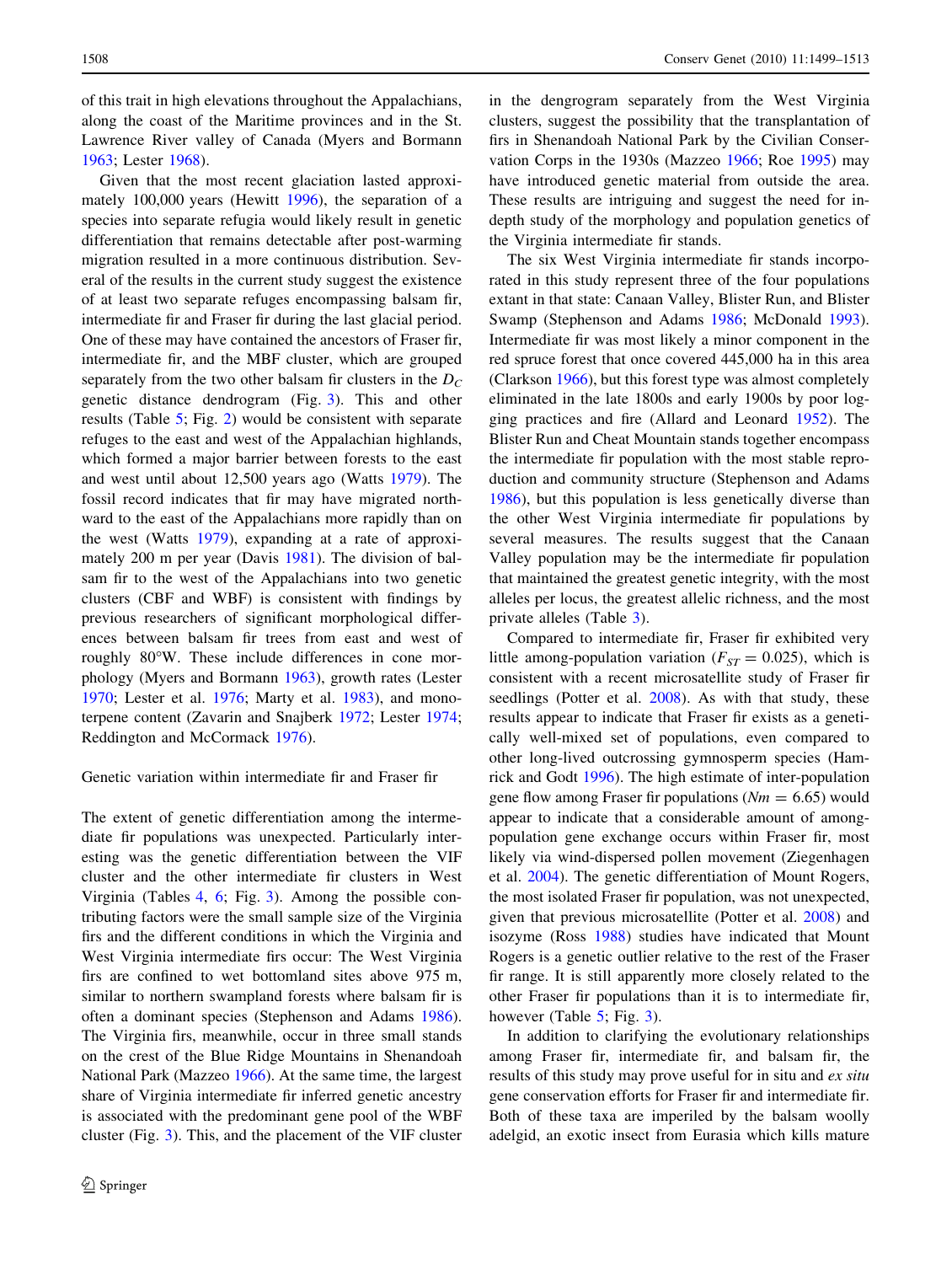<span id="page-10-0"></span>trees within 2–9 years of infestation by causing the trees to produce abnormal xylem that conducts water poorly (Eager [1984;](#page-13-0) Hollingsworth and Hain [1991\)](#page-13-0). Since the middle of the 20th century, the balsam woolly adelgid has inflicted severe mortality on old-growth Fraser fir, with 67 percent of standing Fraser fir volume dead by the 1980s (Dull et al. [1988\)](#page-13-0). Adelgid-caused mortality also has begun to occur in intermediate fir stands in recent years (Bross-Fregonara [2002\)](#page-12-0). Additionally, both Southeastern fir taxa could face extirpation in the face of global climate change, which poses a particular risk to forest tree species that have limited distributions (Schwartz et al. [2006\)](#page-14-0) and that occur at high elevations (Delcourt and Delcourt [1998](#page-13-0)).

While the results of the current microsatellite study indicate that Fraser fir is insufficiently differentiated to deserve specific rank, the findings also appear to underscore the existence of evolutionarily significant units (ESUs) within the taxa surveyed. The genetic conservation of these ESUs is important to ensure the recognition and protection of the evolutionary heritage of these units, and to maintain their evolutionary potential (Moritz [1994\)](#page-13-0). The consensus holds that ESUs should encompass both adaptive divergence and historical isolation, since each is functionally important in the accumulation of genetic differences arising by the differential effects of evolutionary forces (Fraser and Bernatchez [2001](#page-13-0)). We recommend, therefore, that ESUs for the Southeastern fir taxa correspond with the three intermediate fir and two Fraser fir genetic clusters defined using the Bayesian InStruct program (Fig. [2\)](#page-6-0). Each of these clusters is genetically differentiated from the others, presumably as a result at least in part of historical isolation, while obvious morphological

adaptive differences exist between the morphology of Fraser fir and intermediate fir (Robinson and Thor [1969](#page-13-0); Thor and Barnett [1974](#page-14-0)). Further differences exist between genetic clusters within each taxon, with different site affinities between the Virginia and West Virginia intermediate fir groups, and with the potential for differences in resistance to balsam woolly adelgid between the northern (Mount Rogers, Virginia) and southern Fraser fir groups (Rheinhardt [1984\)](#page-13-0). To adequately represent the evolutionary diversity of these genetic clusters, and to conserve their potential to evolve into new species, conservation efforts should ensure the collection of an adequate sample of seed from each of these clusters and should emphasize management efforts that maintain the long-term persistence of at least one natural population from each cluster.

Acknowledgments We thank Bernard Daigle of the National Tree Seed Centre at Natural Resources Canada for providing several provenances of balsam fir and subalpine fir; Catherine Clark for sharing her intermediate and balsam fir foliage samples; Jianfeng Li for laboratory help; and Craig Echt and two anonymous reviewers for their thoughtful comments on the manuscript. This work was supported by the College of Natural Resources, the Christmas Tree Genetics Program, the Department of Forestry and Environmental Resources, and the Graduate School at North Carolina State University. It also was supported in part through Research Joint Venture Agreement 08-JV-11330146-078 between the U.S. Department of Agriculture, Forest Service, Southern Research Station, and North Carolina State University.

# Appendix

## See Table 6.

Table 6 Location, sample size, coordinates, elevation, and source for the balsam fir samples and subalpine fir samples included in the microsatellite analysis of Fraser fir, intermediate fir, and balsam fir, with subalpine fir as an outgroup

| Location                  | State/province       | Cluster    | Long.    | Lat.  | Elev. $(m)$    | Source |
|---------------------------|----------------------|------------|----------|-------|----------------|--------|
| Abies balsamea $(N = 74)$ |                      |            |          |       |                |        |
| Canada Bay                | Newfoundland         | MBF        | $-56.13$ | 50.72 | $\overline{0}$ | a      |
| Noel Paul Brook           | Newfoundland         | MBF        | $-56.62$ | 48.53 | 330            | b      |
| Hawkes Bay                | Newfoundland         | MBF        | $-57.17$ | 50.60 | $\mathbf{0}$   | a      |
| Port Saunders             | Newfoundland         | MBF        | $-57.25$ | 50.42 | 110            | b      |
| North River               | Nova Scotia          | <b>MBF</b> | $-60.77$ | 46.42 | 425            | b      |
| North Grant               | Nova Scotia          | MBF        | $-62.07$ | 45.63 | 125            | h      |
| Spar Lake                 | Nova Scotia          | MBF        | $-62.38$ | 45.08 | 61             | h      |
| Woodfield                 | Nova Scotia          | <b>CBF</b> | $-62.42$ | 45.53 | 200            | h      |
| Sheet Harbor              | Nova Scotia          | <b>MBF</b> | $-62.47$ | 44.92 | 30             | b      |
| Marie                     | Prince Edward Island | <b>MBF</b> | $-62.65$ | 46.40 | 30             | b      |
| West River Road           | Nova Scotia          | MBF        | $-62.88$ | 45.45 | 170            | h      |
| Mermaid                   | Prince Edward Island | <b>CBF</b> | $-63.03$ | 46.27 | 8              | h      |
| Onslow Mountain           | Nova Scotia          | WBF        | $-63.30$ | 45.42 | 155            | b      |
| <b>Brookvale</b>          | Prince Edward Island | <b>MBF</b> | $-63.42$ | 46.28 | 9              | a      |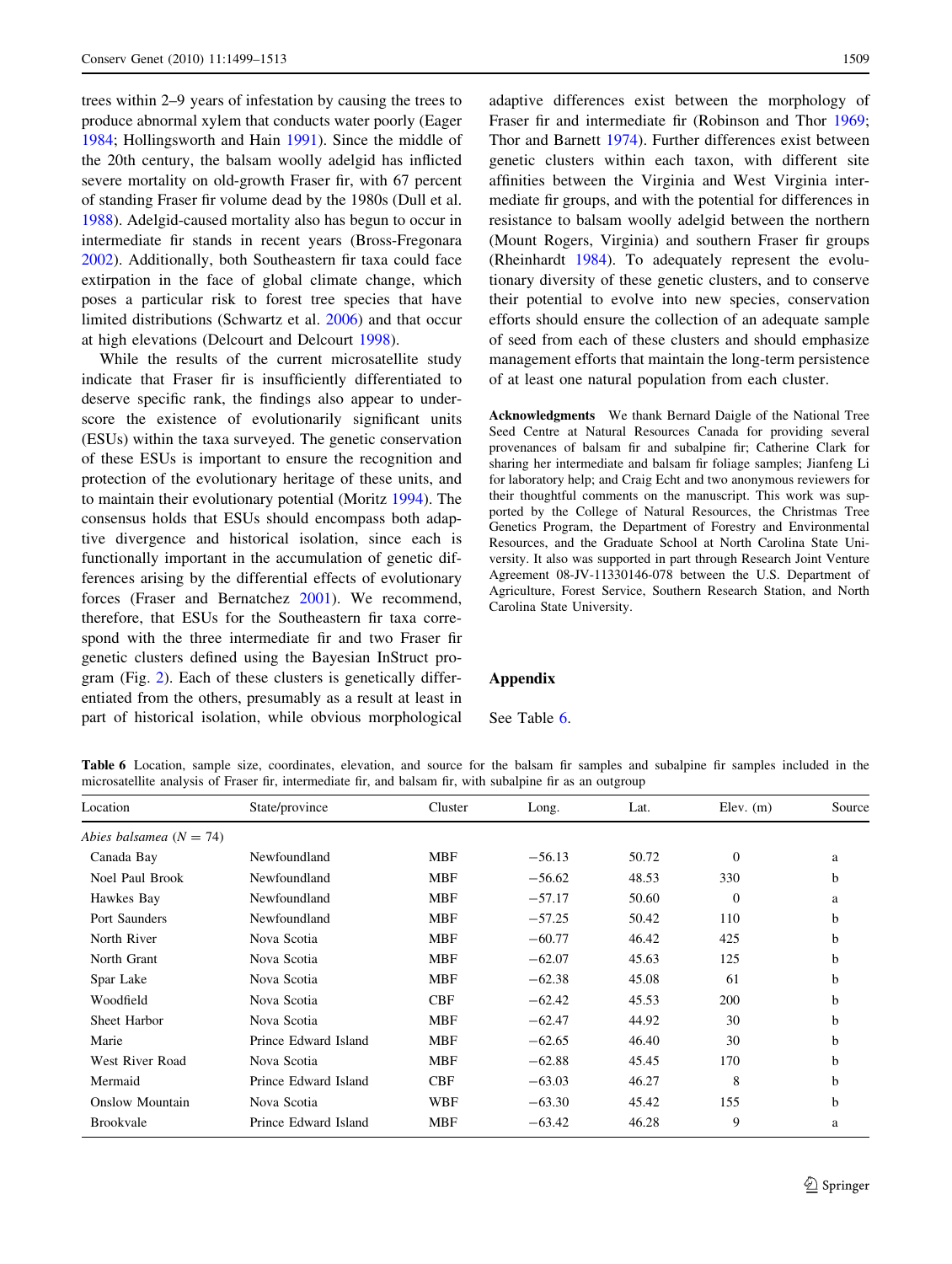# Table 6 continued

| Location               | State/province       | Cluster                       | Long.    | Lat.  | Elev. $(m)$      | Source      |
|------------------------|----------------------|-------------------------------|----------|-------|------------------|-------------|
| Farmington             | Prince Edward Island | <b>MBF</b>                    | $-63.48$ | 46.38 | 9                | $\rm{a}$    |
| Williamsdale           | Nova Scotia          | <b>MBF</b>                    | $-63.90$ | 45.60 | 250              | b           |
| Richibucto             | New Brunswick        | MBF                           | $-64.87$ | 46.68 | 5                | b           |
| <b>Bishop Mountain</b> | Nova Scotia          | <b>MBF</b>                    | $-64.98$ | 45.03 | 175              | $\mathbf b$ |
| Mechanic Settlement    | New Brunswick        | <b>WBF</b>                    | $-65.17$ | 45.67 | 300              | b           |
| Harewood               | New Brunswick        | MBF                           | $-65.20$ | 46.10 | 100              | b           |
| Acadieville            | New Brunswick        | MBF                           | $-65.30$ | 46.67 | 80               | b           |
| Fairview               | New Brunswick        | MBF                           | $-65.40$ | 45.40 | 120              | b           |
| Big Salmon River       | New Brunswick        | MBF                           | $-65.42$ | 45.42 | 165              | b           |
| Riviere Bonaventure    | Quebec               | <b>MBF</b>                    | $-65.42$ | 48.25 | 393              | b           |
| Castaway               | New Brunswick        | <b>MBF</b>                    | $-65.72$ | 46.30 | 40               | b           |
| Carleton               | Nova Scotia          | <b>MBF</b>                    | $-65.93$ | 44.02 | 61               | b           |
| Sheephouse Brook       | New Brunswick        | <b>MBF</b>                    | $-65.98$ | 47.08 | 450              | b           |
| Riviere Cascapedia     | Quebec               | MBF                           | $-66.02$ | 48.70 | 400              | b           |
| Acadia Station         | New Brunswick        | WBF                           | $-66.37$ | 45.98 | 9                | a           |
| Peter Brook            | New Brunswick        | WBF                           | $-66.37$ | 45.98 | 9                | a           |
| Central Blissville     | New Brunswick        | MBF                           | $-66.55$ | 45.68 | 40               | b           |
| Riviere Cap Chat       | Quebec               | <b>CBF</b>                    | $-66.85$ | 48.70 | 400              | b           |
| Plaster Rock           | New Brunswick        | <b>MBF</b>                    | $-67.13$ | 46.92 | 200              | b           |
| Canoose                | New Brunswick        | <b>MBF</b>                    | $-67.38$ | 45.35 | 100              | b           |
| Green River            | New Brunswick        | MBF                           | $-68.15$ | 47.32 | 9                | a           |
| <b>Bradley</b>         | Maine                | MBF                           | $-68.62$ | 44.75 | 31               | $\mathbf c$ |
| Cabano                 | Quebec               | WBF                           | $-69.02$ | 47.52 | 274              | $\mathbf c$ |
| Lac Rerock             | Quebec               | MBF                           | $-69.33$ | 50.02 | 395              | b           |
| Petite-Lac-Ste-Anne    | Quebec               | <b>CBF</b>                    | $-69.63$ | 47.22 | 550              | b           |
| St. Joseph             | Quebec               | <b>MBF</b>                    | $-70.90$ | 46.33 | 300              | b           |
| Lac Etchemin           | Quebec               | <b>MBF</b>                    | $-70.92$ | 45.33 | 800              | b           |
| Chicoutimi             | Quebec               | <b>MBF</b>                    | $-71.08$ | 48.32 | 130              | b           |
| <b>Bear Notch</b>      | New Hampshire        | WBF                           | $-71.32$ | 44.03 | 486              | d           |
| Saco River             | New Hampshire        | WBF                           | $-71.35$ | 44.12 | 306              | d           |
| Gibbs Brook            | New Hampshire        | <b>CBF</b>                    | $-71.41$ | 44.22 | 599              | d           |
| Kancamagus Pass        | New Hampshire        | WBF                           | $-71.49$ | 44.02 | 873              | d           |
| Ricker Pond S.P.       | Vermont              | <b>CBF</b>                    | $-72.24$ | 44.24 | 331              | d           |
| Mt. Mansfield          | Vermont              | <b>CBF</b>                    | $-72.81$ | 44.54 | 1,339            | d           |
| Granville              | Vermont              | WBF                           | $-72.87$ | 44.00 | 457              | $\mathbf c$ |
| Ripton                 | Vermont              | ${\rm CBF}$                   | $-72.98$ | 43.93 | 488              | $\mathbf c$ |
| Mt. Greylock           | Massachusetts        | MBF                           | $-73.17$ | 42.64 | 964              | d           |
| Lac Rouillard          | Quebec               | CBF                           | $-73.82$ | 48.42 | $\boldsymbol{0}$ | b           |
| AuSable River          | New York             | MBF                           | $-73.90$ | 44.33 | 494              | d           |
| Indian Lake            | New York             | MBF                           | $-74.12$ | 43.75 | 555              | $\mathbf c$ |
| Ampersand Mountain     | New York             | ${\rm CBF}$                   | $-74.21$ | 44.26 | 482              | d           |
| Lake Eaton S.P.        | New York             | MBF                           | $-74.46$ | 43.99 | 529              | d           |
| Lac Girard             | Quebec               | WBF                           | $-74.53$ | 45.68 | 120              | b           |
| Lackawanna S.F.        | Pennsylvania         | MBF                           | $-75.64$ | 41.20 | 596              | d           |
| Black Moshannon S.P.   | Pennsylvania         | MBF                           | $-78.05$ | 40.90 | 574              | d           |
| Timmins                | Ontario              | WBF                           | $-81.70$ | 48.33 | 311              | $\mathbf c$ |
| Mattice                | Ontario              | WBF                           | $-83.33$ | 49.58 | 245              | $\mathbf c$ |
| Roscommon              | Michigan             | $\operatorname{\mathsf{MBF}}$ | $-84.80$ | 44.50 | 351              | $\mathbf c$ |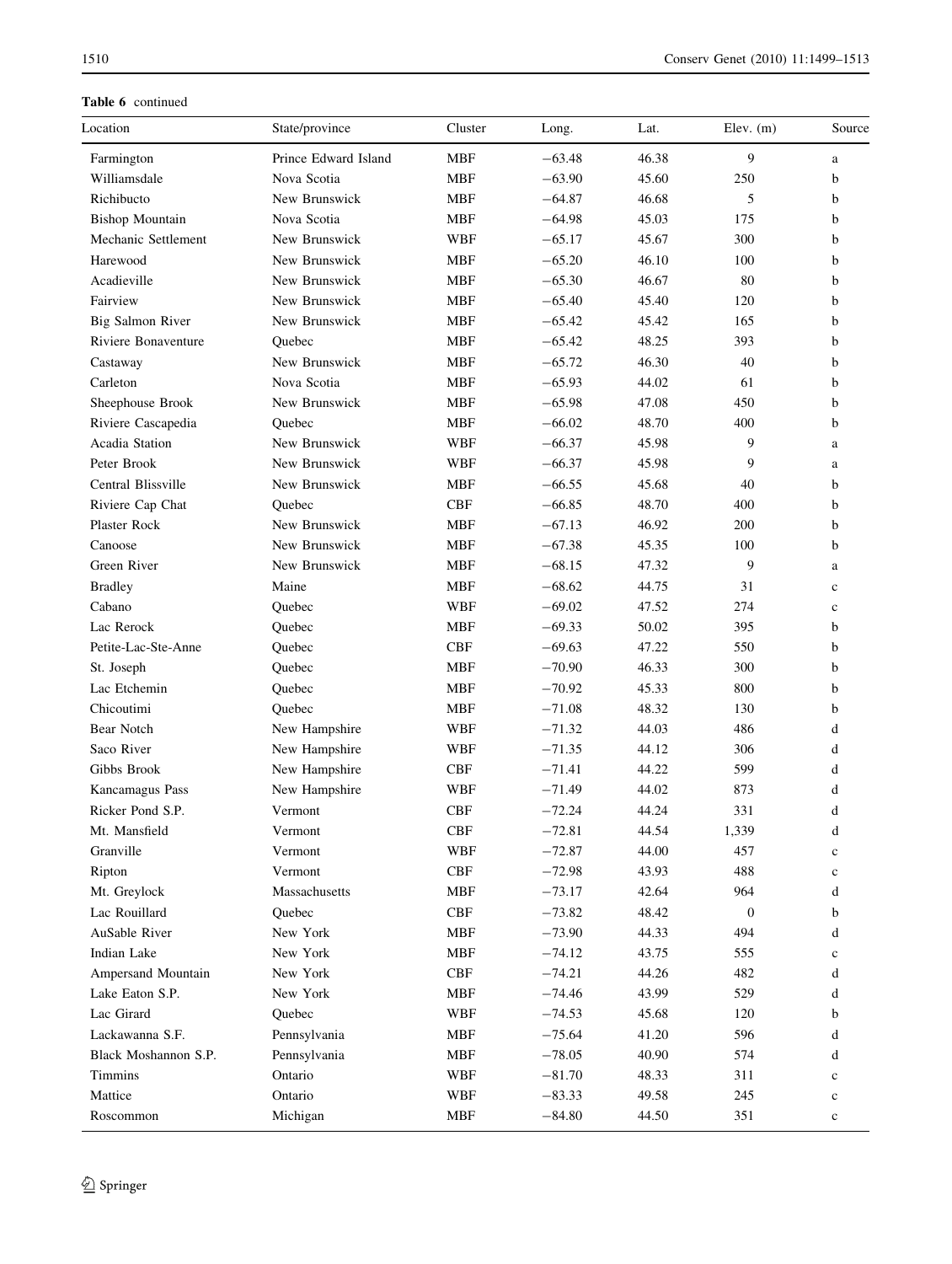## <span id="page-12-0"></span>Table 6 continued

| Location                    | State/province          | Cluster    | Long.     | Lat.  | Elev. $(m)$ | Source       |
|-----------------------------|-------------------------|------------|-----------|-------|-------------|--------------|
| Garnet                      | Michigan                | <b>MBF</b> | $-85.40$  | 46.25 | 255         | $\mathbf{c}$ |
| Floodwood                   | Michigan                | <b>WBF</b> | $-87.93$  | 46.20 | 412         | $\mathbf{c}$ |
| Rhinelander                 | Wisconsin               | <b>CBF</b> | $-89.41$  | 45.64 | 472         | e            |
| Park Falls                  | Wisconsin               | <b>WBF</b> | $-90.12$  | 45.97 | 363         | $\mathbf{c}$ |
| Ely                         | Minnesota               | <b>WBF</b> | $-91.78$  | 47.95 | 488         | $\mathbf c$  |
| Bluffton                    | Iowa                    | <b>CBF</b> | $-91.90$  | 43.40 | 325         | d            |
| Isle                        | Minnesota               | <b>WBF</b> | $-93.45$  | 46.20 | 354         | $\mathbf c$  |
| Whiteshell Park             | Manitoba                | <b>CBF</b> | $-96.12$  | 50.25 | 265         | $\mathbf c$  |
| Dauphin                     | Manitoba                | <b>MBF</b> | $-101.00$ | 50.93 | 549         | $\mathbf c$  |
| MacDonnell Lake             | Saskatchewan            | <b>WBF</b> | $-105.27$ | 54.00 | 495         | $\mathbf f$  |
| Rocky/Clearwater Forest     | Alberta                 | <b>WBF</b> | $-114.82$ | 52.80 | 990         | g            |
| Rocky/Clearwater Forest     | Alberta                 | <b>WBF</b> | $-114.97$ | 52.80 | 960         | g            |
| Abies lasiocarpa $(N = 10)$ |                         |            |           |       |             |              |
| Rocky/Clearwater Forest     | Alberta                 | <b>SAF</b> | $-115.00$ | 52.80 | 1,585       | g            |
| San Isabel N.F.             | Colorado                | <b>SAF</b> | $-106.56$ | 39.11 | 3,048       | e            |
| Apache N.F.                 | Arizona                 | <b>SAF</b> | $-109.11$ | 33.92 | 2,896       | e            |
| Monashee Mountains          | British Columbia        | <b>SAF</b> | $-118.58$ | 51.08 | 1,830       | $\mathbf b$  |
| McGillvray Lake             | British Columbia        | <b>SAF</b> | $-119.85$ | 50.85 | 1,448       | $\mathbf b$  |
| <b>Bell Mountain</b>        | British Columbia        | <b>SAF</b> | $-120.32$ | 53.32 | 1,175       | b            |
| Valemount                   | British Columbia        | <b>SAF</b> | $-119.33$ | 52.83 | 838         | b            |
| Duck Lake                   | <b>British Columbia</b> | <b>SAF</b> | $-124.65$ | 49.12 | 1,130       | b            |
| McKendrick Pass             | British Columbia        | <b>SAF</b> | $-126.70$ | 54.87 | 900         | b            |
| Sakenichi                   | British Columbia        | <b>SAF</b> | $-125.90$ | 55.12 | 1,000       | $\mathbf b$  |

a Canadian Forest Service, b National Tree Seed Centre of Canada, c University of Vermont, d K. M. Potter, e Sheffield's Seed Company, f Alberta Environmental Protection, g Weyerhauser Canada

## References

- Alexander RB, Shearer RC, Shepperd WD (1990) Subalpine Fir. In: Burns RM, Honkala BH (eds) Silvics of North America: 1 conifers. U.S. Department of Agriculture, Washington DC
- Allard HA, Leonard EC (1952) The Canaan and Stoney River Valleys of West Virginia, their former magnificent spruce forest, their vegetation and floristics today. Castanea 17:1–60
- Amos W (2006) The hidden value of missing genotypes. Mol Biol Evol 23:1995–1996
- Bakuzis EV, Hansen HL (1965) Balsam Fir: a monographic review. University of Minnesota Press, Minneapolis
- Barton NH, Slatkin M (1986) A quasi-equilibrium theory of the distribution of rare alleles in a subdivided population. Heredity 56:409–415
- Brookfield JFY (1996) A simple new method for estimating null allele frequency from heterozygote deficiency. Mol Ecol 5:453– 455
- Bross-Fregonara N (2002) Study documents unique, but threatened balsam fir stands of WV's highlands. West Virginia Nongame Wildl Nat Herit News 18:5–6
- Bush RM, Smouse PE (1992) Evidence for the adaptive significance of allozymes in forest trees. New For 6:179–196
- Busing RT, White PS, MacKenzie MD (1993) Gradient analysis of old spruce-fir forests of the Great Smoky Mountains circa 1935. Can J Bot 71:951–958
- Cavalli-Sforza LL, Edwards AWF (1967) Phylogenetic analysis: models and estimation procedures. Evolution 21:550–570
- Chandler LM, Owens JN (2004) The pollination mechanism of Abies amabilis. Can J For Res 34:1071–1080
- Chapuis MP, Estoup A (2007) Microsatellite null alleles and estimation of population differentiation. Mol Biol Evol 24:621–631
- Clark CM, Wentworth TR, O'Malley DM (2000) Genetic discontinuity revealed by chloroplast microsatellites in eastern North American Abies (Pinaceae). Am J Bot 87:774–782
- Clarkson RB (1966) The vascular flora of the Monongahela National Forest, West Virginia. Castanea 31:1–119
- Clarkson RB, Fairbrothers DE (1970) A seriological and electrophoretic investigation of eastern North American Abies (Pinaceae). Taxon 19:720–727
- Corander J, Waldmann P, Sillanpaa MJ (2003) Bayesian analysis of genetic differentiation between populations. Genetics 163: 367–374
- Corander J, Siren J, Arjas E (2008) Bayesian spatial modeling of genetic population structure. Computation Stat 23:111–129
- Core EL (1934) The blister pine in West Virginia. Torreya 34:92–93
- Critchfield WB (1984) Impact of the Pleistocene on the genetic structure of North American conifers. In: Lanner RM (ed) Proceedings of the Eighth North American Forest Biology Workshop. Department of Forest Resources, Utah State University, Logan, pp 70–118
- Davis MB (1981) Quaternary history and the stability of forest communities. In: Shugart HH, Botkin DB, West DC (eds) Forest succession, concepts and applications. Springer, New York, pp 132–154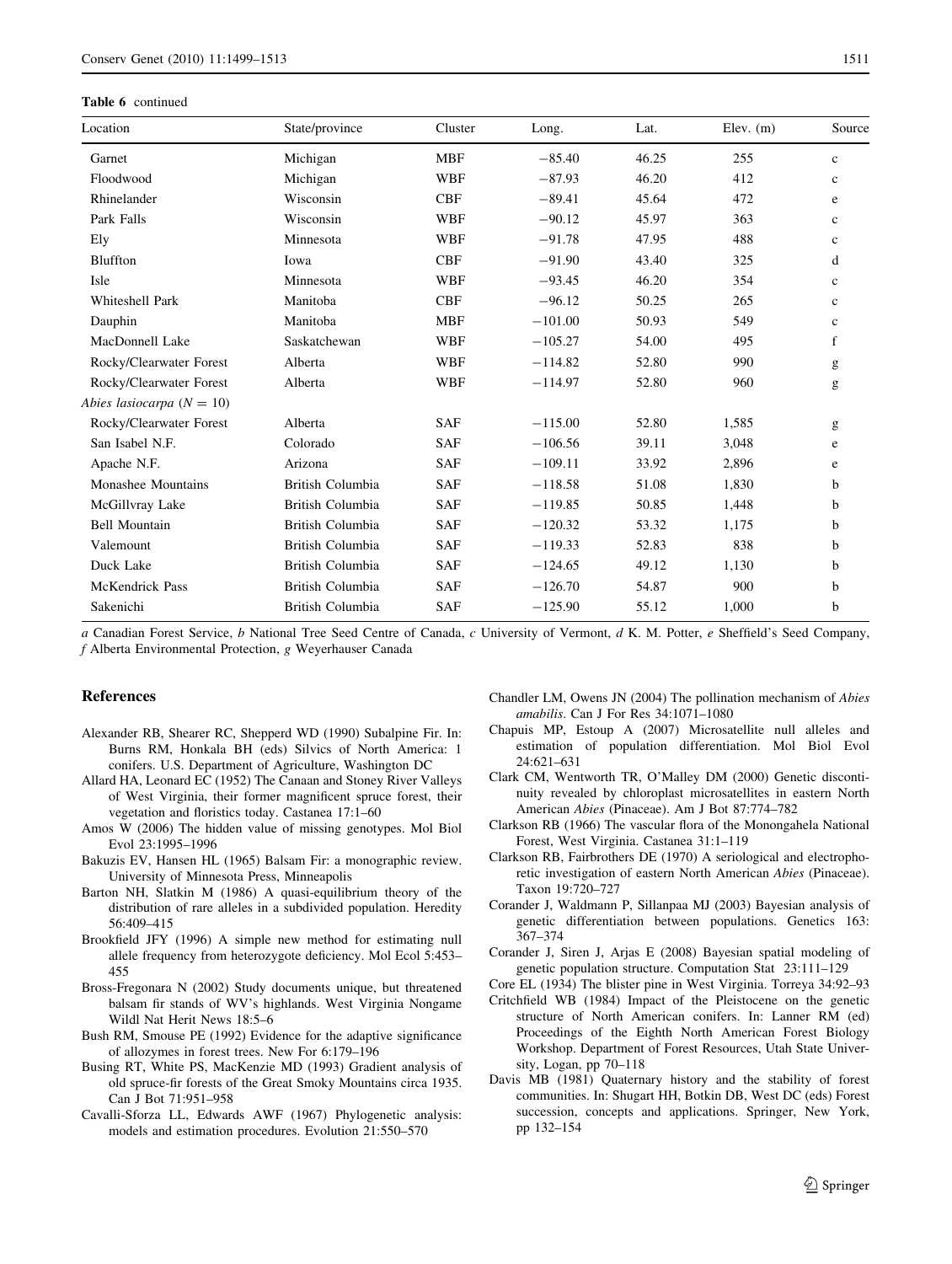- <span id="page-13-0"></span>Delcourt HR, Delcourt PA (1984) Late-Quaternary history of the spruce-fir ecosystem in the Southern Appalachian region. In: White PS (ed) The Southern Appalachian Spruce-Fir ecosystem: its biology and threats. United States Department of the Interior, National Park Service, Atlanta, pp 22–35
- Delcourt PA, Delcourt HR (1987) Long-term forest dynamics of the temperate zone. Springer, New York
- Delcourt PA, Delcourt HR (1998) Paleoecological insights on conservation of biodiversity: a focus on species, ecosystems, and landscapes. Ecol Appl 8:921–934
- Dull CW, Ward JD, Brown HD et al (1988) Evaluation of Spruce and Fir mortality in the Southern Appalachian mountains. United States Department of Agriculture, Forest Service, Southern Region, Atlanta
- Eager C (1984) Review of the biology and ecology of the balsam woolly aphid in Southern Appalachian spruce-fir forests. In: White PS (ed) The Southern Appalachian Spruce-Fir ecosystem: its biology and threats. United States Department of the Interior, National Park Service, Atlanta, pp 36–50
- ESRI (2006) ArcMap 9.2. Environmental Systems Research Institute, Redlands
- Farjon A, Rushforth KD (1989) A classification of Abies Miller (Pinaceae). Notes RBG Edinb 46:59–79
- Felsenstein J (2005) PHYLIP (Phylogeny Inference Package), version 3.6. Department of Genome Sciences, University of Washington, Seattle
- Fraser DJ, Bernatchez L (2001) Adaptive evolutionary conservation: towards a unified concept for defining conservation units. Mol Ecol 10:2741–2752
- Fulling EH (1936) Abies intermedia, the Blue Ridge fir, a new species. Castanea 1:91–94
- Gao H, Williamson S, Bustamante CD (2007) A Markov chain Monte Carlo approach for joint inference of population structure and inbreeding rates from multilocus genotype data. Genetics 176:1635–1651
- Goudet J (1995) FSTAT (Version 1.2): a computer program to calculate F-statistics. J Hered 86:485–486
- Hamrick JL, Godt MJW (1996) Effects of life history traits on genetic diversity in plant species. Philos T Roy Soc B 351:1291–1298
- Hawley GJ, Dehayes DH (1985a) Hybridization among several North-American firs: 2. Hybrid verification. Can J For Res 15:50–55
- Hawley GJ, Dehayes DH (1985b) Hybridization among several North American firs: 1. Crossability. Can J For Res 15:42–49
- Hewitt GM (1996) Some genetic consequences of ice ages, and their role in divergence and speciation. Biol J Linn Soc 58:247–276
- Hollingsworth RG, Hain FP (1991) Balsam woolly adelgid (Homoptera, Adelgidae) and spruce-fir decline in the Southern Appalachians: assessing pest relevance in a damaged ecosystem. Fla Entomol 74:179–187
- Hunt RS, von Rudloff E (1974) Chemosystematic studies in the genus Abies. I. Leaf and twig oil analysis of alpine and balsam firs. Can J Bot 52:477–487
- Jacobs B, Werth CR, Gutman SI (1984) Genetic relationships in Abies (fir) of eastern United States: an electrophoretic study. Can J Bot 62:609–616
- Josserand S, Potter KM, Johnson G et al (2006) Isolation and characterization of microsatellite markers in Fraser fir (Abies fraseri). Mol Ecol Notes 6:65–68
- Klaehn FU, Winieski JA (1962) Interspecific hybridization in the genus Abies. Silvae Genet 11:130–142
- Lester DT (1968) Variation in cone morphology of balsam fir, Abies balsamea. Rhodora 70:83–94
- Lester DT (1970) Variation in seedling development of balsam fir associated with seed origin. Can J Bot 48:1093–1097
- Lester DT (1974) Geographic variation in leaf and twig monoterpenes of balsam fir. Can J For Res 4:55–60
- Lester DT, Mohn CA, Wright JW (1976) Geographic variation in balsam fir: 11-year results in the Lake States. Can J For Res 6:389–394
- Lewis PO, Zaykin D (2001) GDA (Genetic Data Analysis): computer program for the analysis of allelic data
- Lexer C, Fay MF, Joseph JA et al (2005) Barrier to gene flow between two ecologically divergent Populus species, P. alba (white poplar) and P. tremula (European aspen): the role of ecology and life history in gene introgression. Mol Ecol 14:1045–1057
- Liu T-S (1971) A monograph of the genus Abies. Department of Forestry, College of Agriculture, National Taiwan University, Taipei
- Marty TL, Guries RP, Mohn CA, et al. (1983) Fifteen-year results of a balsam fir provenance in the Lake States. Proceedings of the third north central Forest Tree Improvement Conference. Wooster, Ohio, pp 14–23
- Mazzeo PM (1966) Notes on the conifers of the Shenandoah National Park. Castanea 31:240–247
- McDonald BR (1993) Rare plants of the upland forests. In: Stephenson SL (ed) Upland forests of West Virginia. McClain Printing Co., Parsons, pp 67–85
- Moritz C (1994) Defining evolutionarily significant units for conservation. Trends Ecol Evol 9:373–375
- Myers OJ, Bormann FH (1963) Phenotypic variation in Abies balsamea in response to altitudinal and geographic gradients. Ecology 44:429–436
- NatureServe (2009) NatureServe Explorer: an online encyclopedia of life [web application]. Version 7.1. NatureServe [http://www.](http://www.natureserve.org/explorer) [natureserve.org/explorer](http://www.natureserve.org/explorer). Accessed 20 July 2009
- Neale DB, Adams WT (1985) Allozyme and mating system variation in balsam fir (Abies balsamea) across a continuous elevational transect. Can J Bot 63:2448–2453
- Parker WH, Maze J, Bradfield GE (1981) Implications of morphological and anatomical variation in Abies balsamea and Abies lasiocarpa (Pinaceae) from western Canada. Am J Bot 68:843– 854
- Parker WH, Maze J, Bennett FE et al (1984) Needle flavonoid variation in Abies balsamea and Abies lasiocarpa from western Canada. Taxon 33:1–12
- Potter KM, Frampton J, Josserand SA et al (2008) Genetic variation and population structure in Fraser fir (Abies fraseri): a microsatellite assessment of young trees. Can J For Res 38:2128–2137
- Pritchard JK, Stephens M, Donnelly P (2000) Inference of population structure using multilocus genotype data. Genetics 155:945–959
- Raymond M, Rousset F (1995) Genepop (Version-1.2): population genetics software for exact tests and ecumenicism. J Hered 86:248–249
- Reddington EB, McCormack ML Jr (1976) Monoterpene variability on balsam fir (Abies balsamea (L.) Miller) provenances. Proceedings of the 23rd Northeastern Forest Tree Improvement Conference. Rutgers University, New Brunswick, pp 165–174
- Rheinhardt RD (1984) Comparative study of composition and distribution patterns of subalpine forests in the Balsam Mountains of southwest Virginia and the Great Smoky Mountains. B Torrey Bot Club 111:489–493
- Robinson JF, Thor E (1969) Natural variation in Abies of the Southern Appalachians. For Sci 15:238–245
- Robson KA, Maze J, Scagel RK et al (1993) Ontogeny, phylogeny and intraspecific variation in North American Abies Mill (Pinaceae): an empirical approach to organization and evolution. Taxon 42:17–34
- Roe G (1995) Transplanting Red Spruce and Balsam Fir: part of the restoration effort at Shenandoah National Park. U.S. Department of the Interior, National Park Service, Luray
- Roller KJ (1966) Resin canal position in needles of balsam, alpine and Fraser firs. For Sci 12:348–355